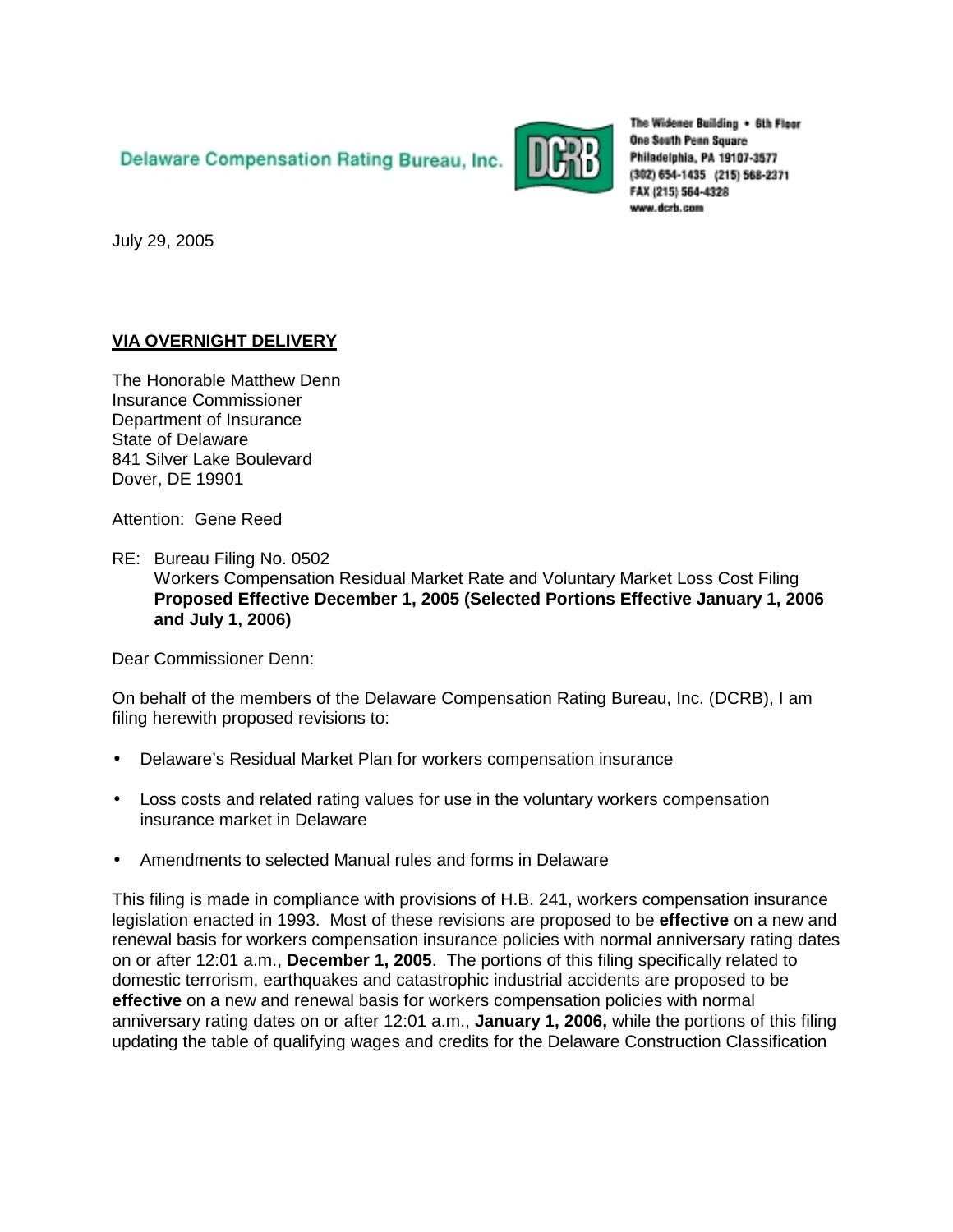Premium Adjustment Program are proposed to be **effective** on a new and renewal basis for workers compensation policies with normal anniversary rating dates on or after 12:01 a.m., **June 1, 2006.**

The following narrative will provide you with a summary discussion of the content, background and supporting information for this filing. Attachments to this letter comprise the balance of the filing and provide pertinent detail information regarding the proposed residual market rates, voluntary market loss costs, rating values, supplementary rate information and classification procedures and supporting information for this filing.

## **I: CONTENT OF THE FILING**

# **A: RESIDUAL MARKET RATES**

Delaware law requires that a "residual market plan" be filed with the Insurance Commissioner by the advisory organization. Residual market coverage is provided under the auspices of the Delaware Workers Compensation Insurance Plan (Plan). Employers unable to obtain workers compensation insurance in the voluntary market may apply to the Plan, whereupon an insurance carrier is assigned to administer coverage for that employer, either as a servicing carrier on behalf of the Plan or on a direct-assignment basis.

Historically, rates for the Plan have been promulgated based on statewide experience. Since August 1, 1997, employers insured in the Plan which are eligible for experience rating and which produce an experience modification greater than 1.000 in accordance with the approved Experience Rating Plan have been subject to a surcharge program. This surcharge program is intended to provide incentives for employers to improve their workers compensation loss experience and/or to secure workers compensation coverage from the voluntary market. In the DCRB's residual market rate and voluntary market loss cost filings since the inception of the surcharge program, the expected amounts of such Plan surcharges were accounted for in the form of nominal offsets to proposed voluntary market loss costs. This filing proposes to continue the practice of using statewide experience for purposes of deriving the indicated overall residual market rate change. The filing also proposes to maintain a Plan surcharge program sensitive to individual risk experience and to reduce voluntary market loss costs to the extent necessary to offset the expected amount of Plan surcharges thus generated. The average change in collectible rate level for the residual market prior to the effect of Plan surcharges proposed in this filing is an increase of 10.22 percent.

The components of the proposed overall change in residual market rates are set forth following:

Component Analysis of Indicated December 1, 2005 Change in Residual Market Rates

| (1) | Indicated change in rates from limited indemnity loss experience  | 0.9986279 |
|-----|-------------------------------------------------------------------|-----------|
| (2) | Indicated change in rates from limited medical loss experience    | 1.0620254 |
| (3) | Indicated change in rates from limited indemnity loss ratio trend | 1.0123507 |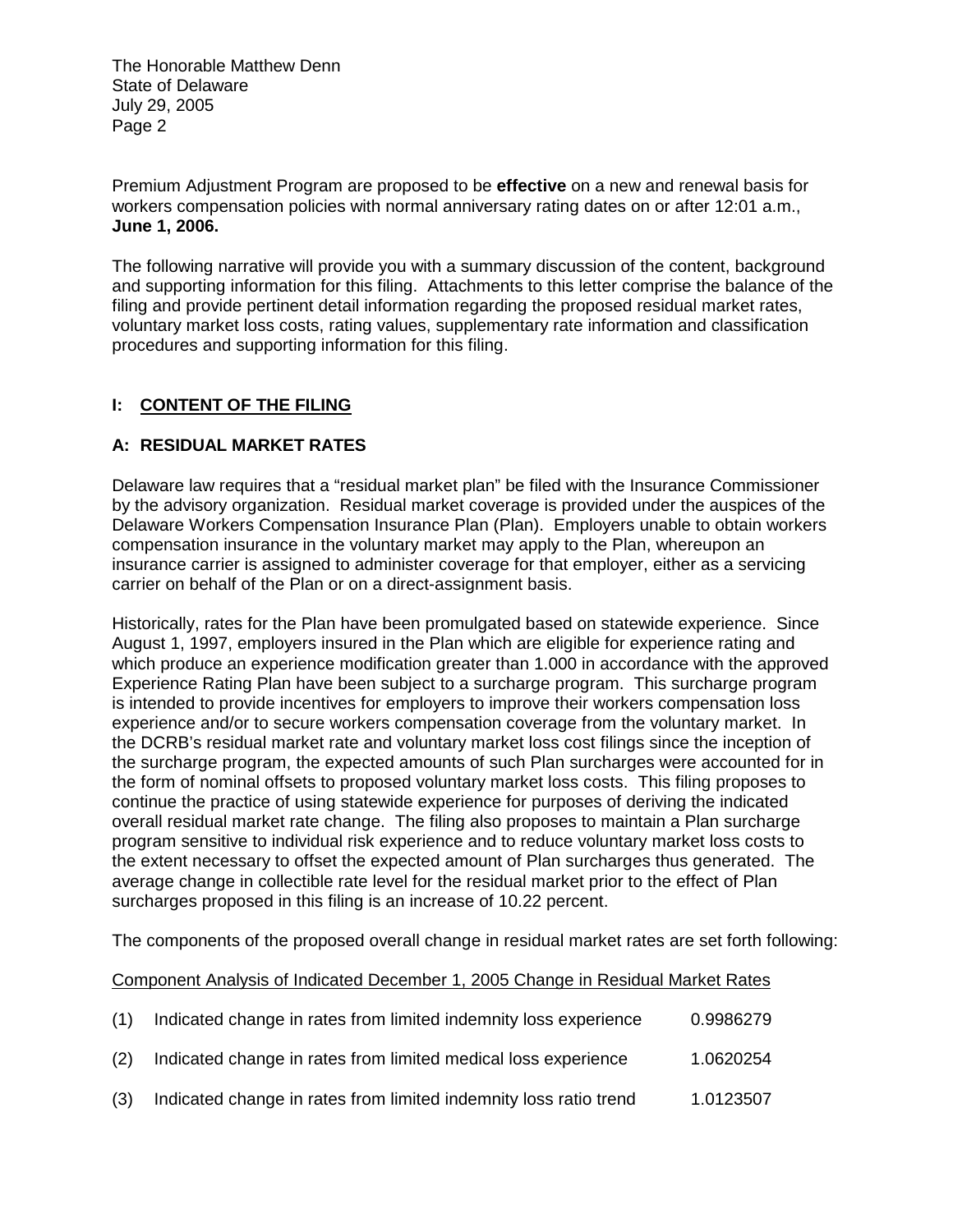| (4) | Indicated change in rates from limited medical loss ratio trend                                                                                    | 0.9944319 |
|-----|----------------------------------------------------------------------------------------------------------------------------------------------------|-----------|
| (5) | Indicated change in rates from excess indemnity loss provision                                                                                     | 1.0003011 |
| (6) | Indicated change in rates from excess medical loss provision                                                                                       | 1.0176464 |
| (7) | Indicated change in rates from loss-adjustment expense                                                                                             | 1.0000740 |
| (8) | Indicated change in rates from loss-based assessments                                                                                              | 0.9984954 |
| (9) | Indicated change in rates from other expenses                                                                                                      | 1.0101155 |
|     | (10) Indicated change in rates from July 1, 2006 benefit change                                                                                    | 1.0054000 |
|     | Indicated overall change in rates<br>$(1)$ x $(2)$ x $(3)$ x $(4)$ x $(5)$ x $(6)$ x $(7)$ x $(8)$ x $(9)$ x $(10)$<br>rounded to 4 decimal places | 1.1022    |

In preparing the above decomposition of the proposed overall change in residual market rates into discrete components, it was necessary to serially measure the impact of the change in each component of interest, while keeping all other variables constant. In this exercise, nominal differences in the attributed impact of most specific variables occur when the sequence of calculating the effects is changed. Thus, the above values are reasonable representations of the observed impacts of each variable, but some differences in results could be obtained through alternative analytical approaches. Such differences would be offsetting, however, and would not affect the overall rate level change itself.

While there are several factors for which the Bureau has accounted as contributing to the proposed rate level change, medical loss experience (both within and above the loss limitations applied in the filing analysis, as discussed further in this letter) in combination are the predominant causes for the overall rate change indication. Limited medical loss experience in and of itself would produce an increase in rate level of more than 6.20 percent, and the excess medical loss provision alone would result in an increase in rate level of over 1.76 percent. Together these factors account for almost 8.08 points of the overall 10.22 percent residual market rate level increase indication. Within the remaining factors, increases attributable to limited indemnity loss ratio trend, the excess indemnity loss provision, lossadjustment expense, other expenses and the July 1, 2006 benefit change are mitigated in part by indicated reductions produced by limited indemnity loss experience, limited medical loss ratio trend and loss-based assessments.

### **B: VOLUNTARY MARKET LOSS COSTS**

Since the enactment of H.B. 241 in 1993, Delaware law has applied a "loss cost" approach to pricing of workers compensation insurance written in the voluntary market. Under this system, the advisory organization (i.e., the Bureau) filings are limited to prospective loss costs, policy forms, uniform classification and experience rating plans and rules, and supporting information relating thereto. Advisory organization filings specifically exclude provisions for profit or for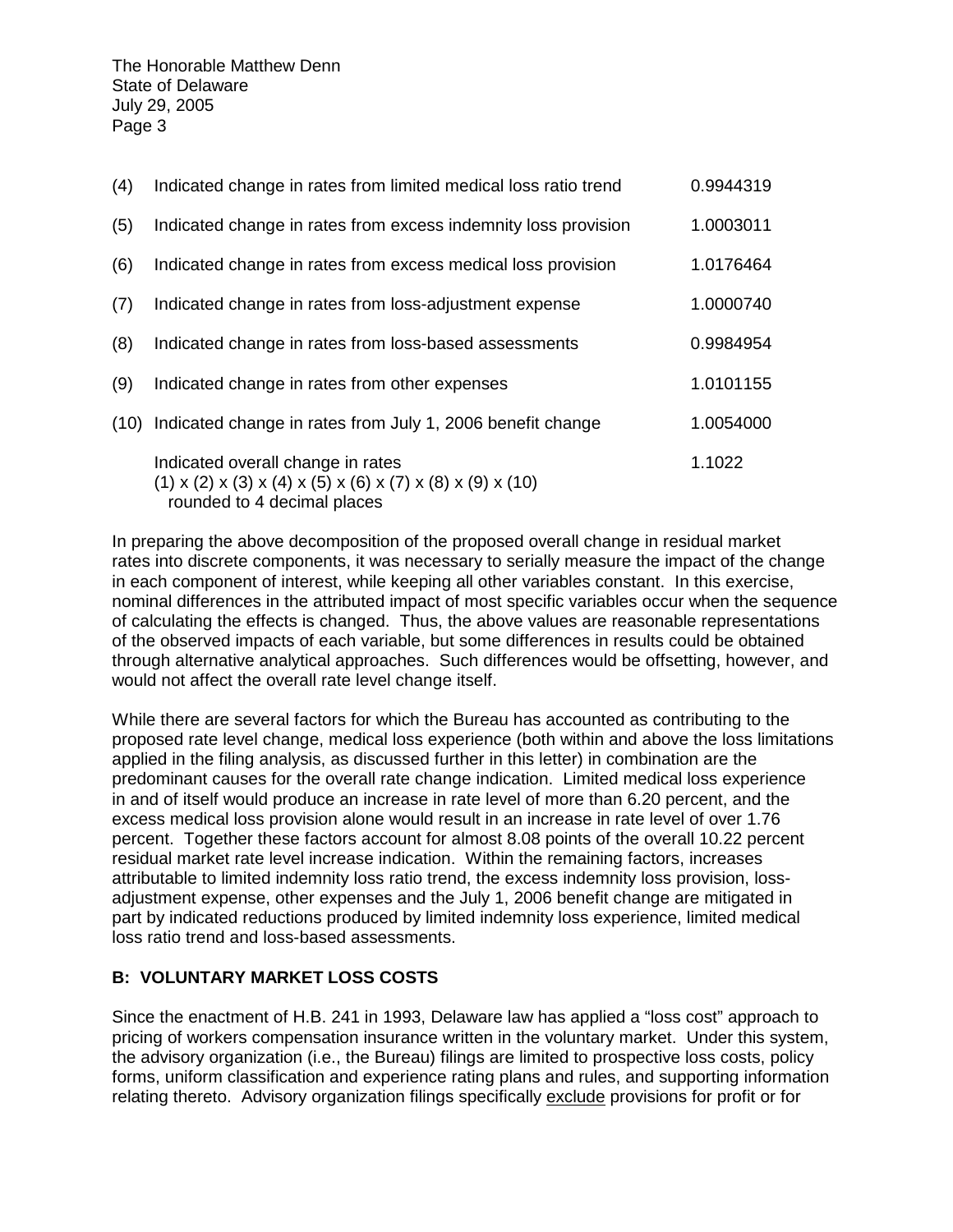expenses other than loss-adjustment expenses and loss-based assessments. Provisions for profit and expenses other than loss-adjustment expenses and loss-based assessments are incorporated into voluntary market workers compensation rates by virtue of competitive filings made by each insurer. Insurer expense filings may adopt by reference, with or without deviation, either loss costs filed by the advisory organization or the rates and supplementary information filed by another insurer.

Consistent with past practice, in this filing the Bureau has derived indicated changes in voluntary market loss costs directly from the proposed residual market rate change discussed above. This derivation is accomplished by removing from those rate proposals the combined effects of all provision for profit and expenses other than loss-adjustment expenses and lossbased assessments. As a result, like the proposed changes in Plan rates, these proposed revisions in overall voluntary market loss costs are based on statewide experience.

The proposed premium structure for residual market rates in this filing is shown below, with comparative values from the approved current rates for ease of reference.

| Item                             | <b>Current Provision</b><br>As a Percent of Premium | <b>Proposed Provision</b><br>As a Percent of Premium |
|----------------------------------|-----------------------------------------------------|------------------------------------------------------|
| Loss                             | 64.54                                               | 64.65                                                |
| Loss-Adjustment Expense          | 8.37                                                | 7.64                                                 |
| Commission                       | 7.13                                                | 7.50                                                 |
| <b>Other Acquisition</b>         | 2.29                                                | 2.42                                                 |
| <b>General Expenses</b>          | 3.12                                                | 3.00                                                 |
| <b>Premium Discount</b>          | 10.58                                               | 10.81                                                |
| <b>State Premium Tax</b>         | 2.00                                                | 2.00                                                 |
| <b>Other State Taxes</b>         | 0.32                                                | 0.32                                                 |
| Uncollectible Premium            | 1.00                                                | 1.00                                                 |
| Administrative Assessment*       | 2.61                                                | 2.50                                                 |
| <b>Workers Compensation Fund</b> | 4.00                                                | 2.00                                                 |
| <b>Underwriting Profit</b>       | (5.96)                                              | (3.84)                                               |

\* Denotes loss-based assessment

Under Delaware law, loss-adjustment expenses and loss-based assessments are included in the loss costs filed by the Bureau. Thus, in combination, the provisions for loss, lossadjustment expense and loss-based assessments account for 74.49 percent of the Bureau's proposed Plan rates  $(64.65 + 7.64 + 2.50 = 74.79)$ . The Bureau's proposed voluntary market loss costs in this filing are thus based on rating values computed by multiplying the proposed Plan rates (before application of some applicable surcharges) by a factor of 0.7479. This approach produces an average indicated increase in voluntary market loss costs of 9.15 percent that can be computed as follows:

1.1022 x .7479  $/$  .7552 = 1.0915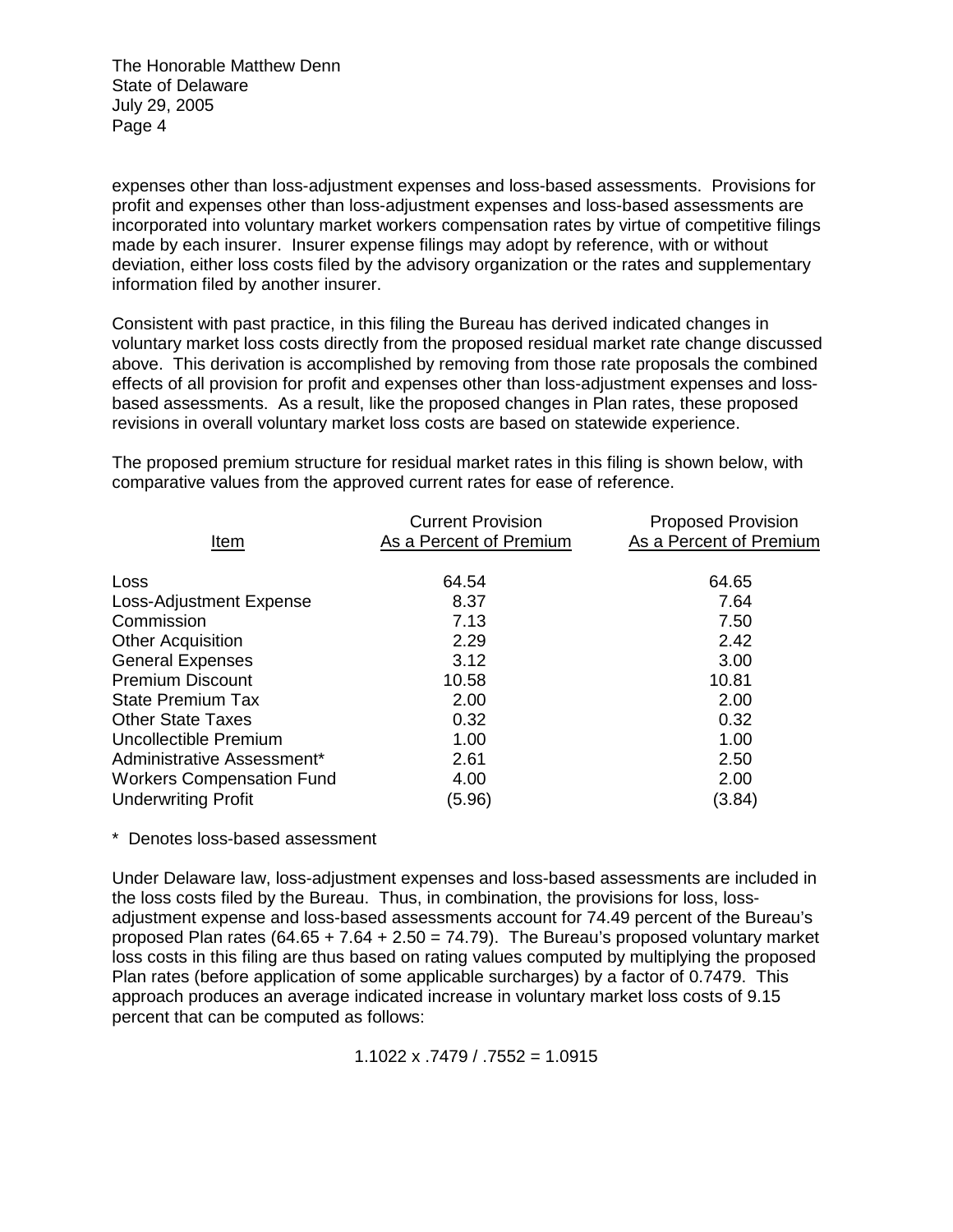In the above equation, 0.7479 is the portion of proposed residual market rates attributable to loss costs, loss-adjustment expense and loss-based assessments, and 0.7552 is the portion of current residual market rates attributable to loss costs, loss-adjustment expense and lossbased assessments (i.e.,  $64.54 + 8.37 + 2.61 = 75.52$ ).

The proposed increase in voluntary market loss costs is attributable to the same factors previously identified in the discussion of residual market rates, except that the effects of expense provisions other than loss-adjustment expense and loss-based assessments do not apply to loss costs.

It is important to note that the net effect of the proposed loss costs on ultimate prices for employers that will be insured in the voluntary market (the majority of all insured risks) may differ significantly from employer-to-employer and from insurer-to-insurer. Workers compensation insurance prices for these employers will be a function of individual carrier decisions as respects profit and expense provisions. Further, each carrier may elect to use the Bureau's loss costs by reference, to deviate from those loss costs, to file independent loss costs or to use loss costs filed by another insurer by reference. In addition, employers may obtain their future workers compensation insurance from a different insurance carrier than the carrier providing their current policy, further expanding the range of possible price changes that individual risks may experience. This complexity is a natural consequence of the competitive pricing system implemented under H.B. 241 in Delaware and is analogous to circumstances in many other states also having adopted competitive pricing systems for workers compensation insurance.

## **C: RESIDUAL MARKET SURCHARGE**

Experience of employers insured under the Plan in Delaware has historically presented an aggregate loss ratio substantially higher than that of employers insured in the voluntary market. In fact, the loss ratio of Plan accounts was higher than that of voluntary business by approximately 23 percent in the period 1998–2002.

In addition, during the late 1980s and early 1990s, Delaware had seen persistent increases in the portion of the market insured in the Plan. In previous response to these concerns, the Bureau filed and the Insurance Commissioner approved a Plan surcharge program in 1997 that incorporated the following features:

- Surcharges are limited to risks eligible for experience rating and only apply to risks with debit experience modifications (i.e., those employers with demonstrably worse than average experience).
- To avoid redundant or inequitable penalties, surcharges are applied only to the extent that each employer is not fully credible in the Experience Rating Plan. This procedure assesses larger proportional surcharges to small employers, who are largely protected from the effects of their own experience in the Experience Rating Plan, but reduces surcharges applicable to larger employers whose premiums significantly respond to their own loss records.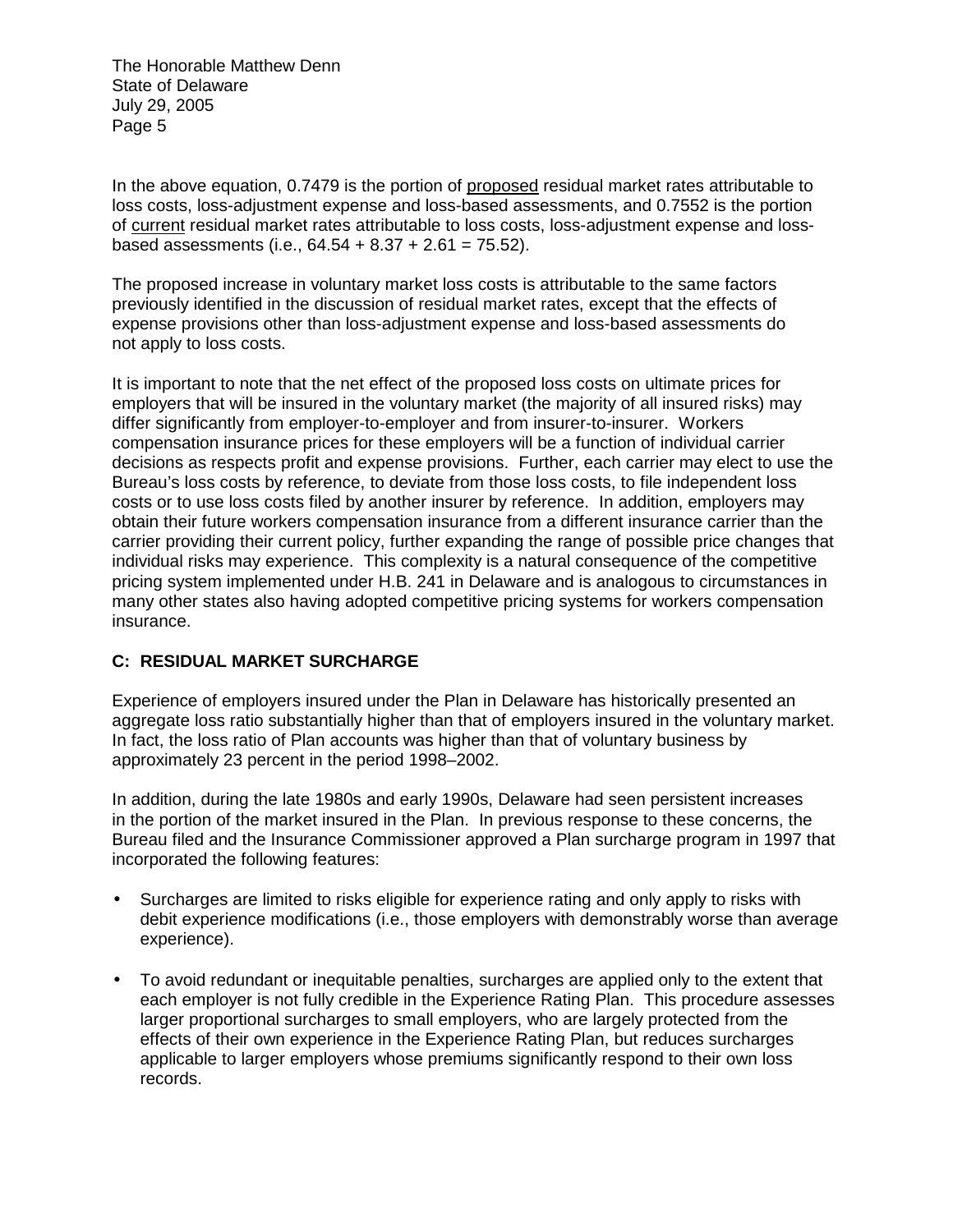• Surcharges are limited to the debit portion of each risk's experience modification. This limitation provides a smooth transition from non-rated to experience-rated risks and/or from small experience rating credits to small experience rating debits.

The surcharge expressed as a factor to be applied to standard premium is computed using the following formula:

0.50 x (1.000 - risk credibility in the Experience Rating Plan)

As noted above, Plan loss ratios continue to be much higher than those of the voluntary market. While the portion of the Delaware workers compensation market insured under the Plan declined after 1994, this measure of the residual market turned around and began to increase in 2000. For this filing, the Plan market share is estimated at 21.12 percent. This estimate is based on the most recent available policy year, 2004.

This filing retains the above-described Plan surcharge program as a disincentive for employers to have their Delaware workers compensation insurance coverage placed in the Plan.

The Bureau estimates that the above-described surcharge program will produce an average surcharge for subject risks of approximately 20.2 percent of premium. Recognizing that some employers insured in the Plan do not qualify for experience rating and that other employers insured in the Plan qualify for experience rating but produce credit modifications, the surcharges produced by the proposed procedure would represent approximately 9.8 percent of total Plan premium.

The full amount of this surcharge premium is recognized in the promulgation of proposed voluntary market loss costs for this filing. This approach allows a reduction of manual loss costs by approximately 2.62 percent and essentially produces three different benchmark loss cost levels underlying workers compensation insurance rates in Delaware. These different underlying loss cost levels are as defined below:

- 1. Plan risks subject to surcharges (highest level depending on individual risk experience)
- 2. Plan risks not subject to surcharges (based on statewide average experience)
- 3. Voluntary market risks (based on statewide average experience reduced by offset for surcharges applied to first group above)

The Bureau believes that this Plan surcharge proposal remains an equitable and reasonable step toward reducing Plan subsidies and providing meaningful disincentives for placement of employers in the Plan. We are encouraged that, during 2005, the Department of Insurance has authorized the establishment of a Carrier Pricing Benchmark application on the Bureau's website to assist producers and/or employers in identifying alternative sources for workers compensation insurance and the benchmark rating values in effect for each licensed carrier by risk classification. Further, the Department of Insurance and Delaware Department of Labor have given the Bureau approval to publish Plan depopulation reports on its website as a further means of addressing the size of the Plan in Delaware. This second application will allow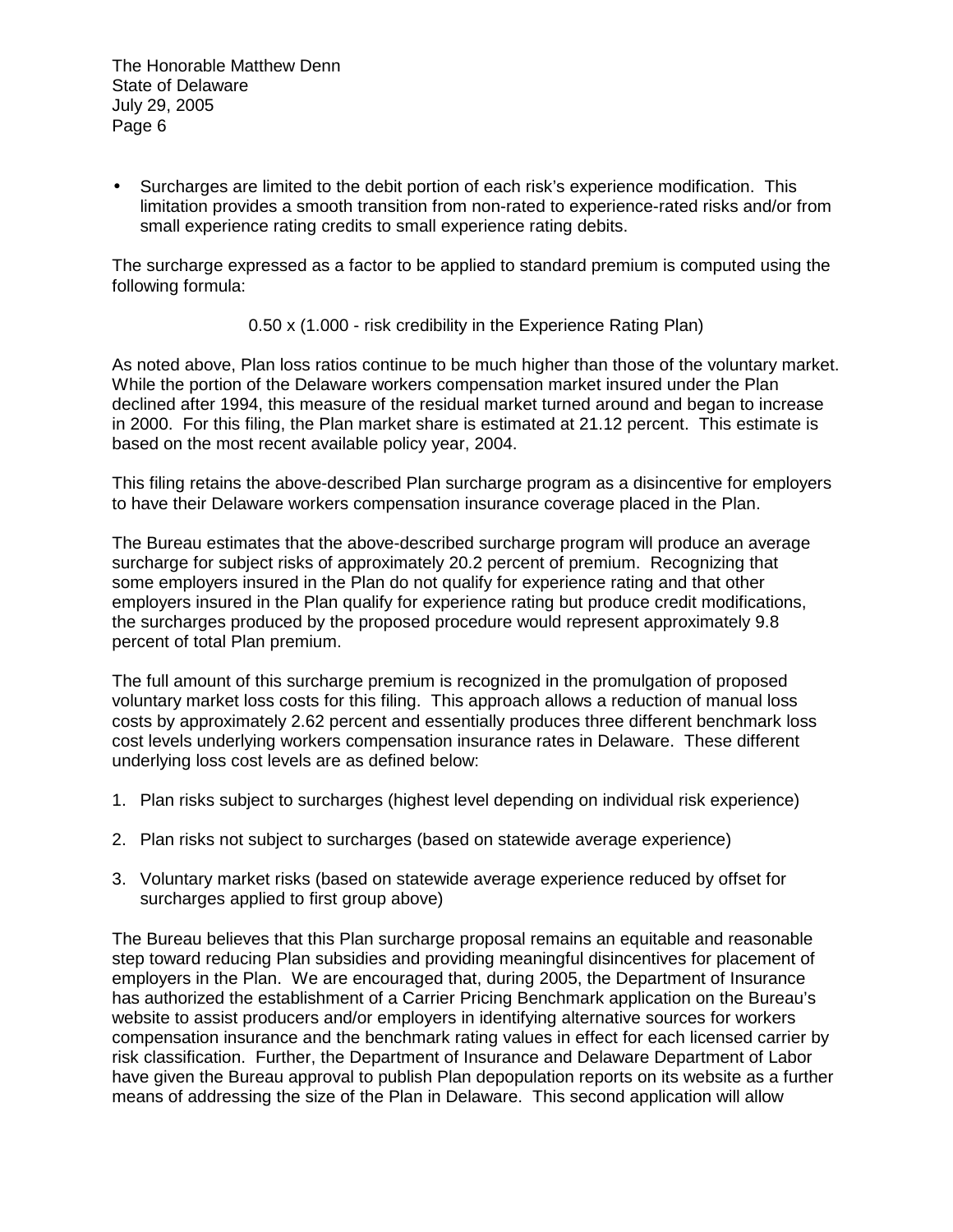carriers to identify risks presently resident in the Plan that may fit underwriting criteria established by their companies, potentially facilitating movement of insureds out of the Plan and into the voluntary market. These and other possible future endeavors will be focused on maintaining the Delaware Insurance Plan at as small a portion of the overall workers compensation market as possible.

## **D: ENDORSEMENTS, MANUAL LANGUAGE AND AUDITABLE PAYROLLS**

This filing includes a limited number of proposals to update prevailing Manual language in Delaware. A series of Bureau staff memoranda speaking to these proposed changes is provided with this filing letter in support of each of these proposed revisions. A brief synopsis of each proposal is also set forth following for ease of reference.

### Corporate Officer Weekly Minimum and Maximum Payrolls to be Audited in Delaware and Premium Determination for Sole Proprietors or Partners

Corporate officer remuneration is subject to specified minimum and maximum amounts, which are updated routinely in accordance with reported changes in the Statewide Average Weekly Wage. This proposal will accomplish such an update to the maximum auditable payroll for corporate officers.

Partners, Officers and Other Exclusion Endorsement – WC 00 03 08 Sole Proprietors, Partners, Officers and Others Coverage Endorsement – WC 00 03 10 Mid-Term Application and Procedures for Changes in Status or Carrier Group Providing Coverage

It is proposed to clarify existing procedures that generally limit attachment of the desired endorsement(s) to the policy effective date and require written approval of any exceptions by the carrier.

### Delaware Construction Classification Premium Adjustment Program (DCCPAP)

It is proposed to update the schedule of calendar quarters used as the basis for determining qualifying wages for the DCCPAP.

### **E: OTHER FILING PROVISIONS**

In addition to proposed Plan rates, voluntary market loss costs, residual market surcharges and classification procedures, this filing addresses a number of rating values, programs, rules and procedures which are integral parts of the Delaware workers compensation insurance system. In general, the filing's proposals simply reflect parametric changes in various rating values consistent with the most recent available Delaware experience. Detailed information supporting each of these proposals is provided elsewhere in this filing. Brief synopses of each of these issues and their purposes are provided immediately following for reference purposes.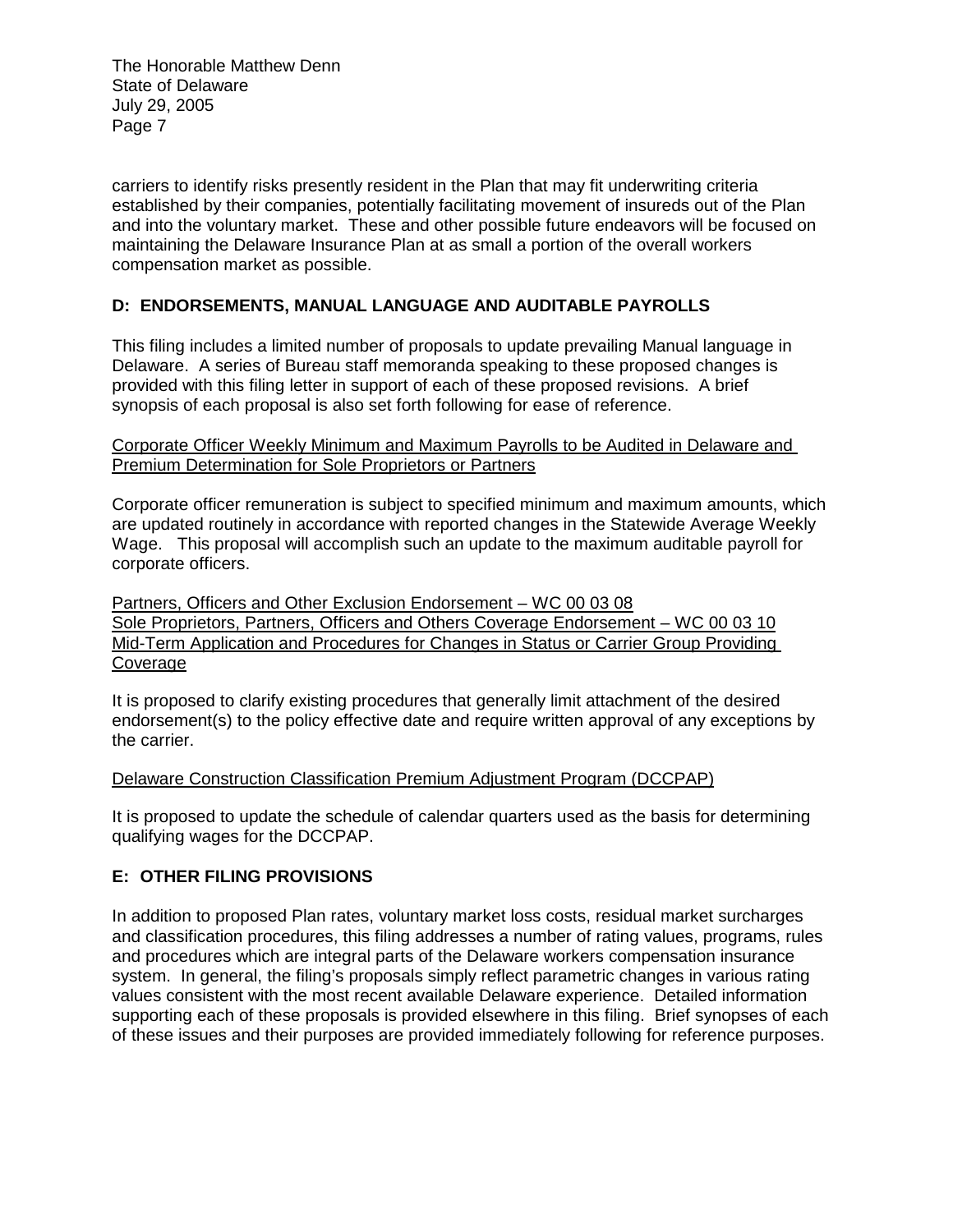## ITEM PROPOSAL PROPOSAL PURPOSE

DCCPAP Program Revise manual rating Maintain revenue<br>value offsets & wage table balance of program value offsets & wage table

*NOTE*: The revised table of qualifying wages and credits for DCCPAP is proposed to be effective **June 1, 2006.**

| Expense constant<br>(residual market)             | Change from \$240<br>to \$250                                                                    | Update value for price<br>inflation                       |
|---------------------------------------------------|--------------------------------------------------------------------------------------------------|-----------------------------------------------------------|
| Minimum premium<br>(residual market)              | Update minimum premium<br>parameters                                                             | Update values for<br>wage inflation                       |
| <b>Excess loss factors</b>                        | <b>Update ELFs</b>                                                                               | Maintain accuracy<br>of rating values<br>per current data |
| Excess loss premium<br>factors                    | <b>Update ELPFs</b>                                                                              | Maintain accuracy<br>of rating values<br>per current data |
| <b>Experience Rating Plan</b>                     | Update rating values                                                                             | Reflect current experience                                |
| Retrospective rating                              | Revise optional<br>development factors,<br>tax multiplier and expected<br>loss size group ranges | <b>Reflect current</b><br>experience                      |
| <b>Small Deductible</b><br>Program                | Review existing premium credit<br>and loss elimination ratio<br>schedules                        | Reflect current<br>experience                             |
| State and hazard group<br>relativities            | Revise retrospective<br>rating plan values                                                       | <b>Reflect current</b><br>experience                      |
| <b>Workplace Safety</b><br>Program                | Revise manual rating<br>value offsets                                                            | Maintain revenue<br>balance in program                    |
| Merit Rating Plan                                 | Revise manual rating<br>value offsets                                                            | Maintain revenue<br>balance in program                    |
| Minimum and maximum<br>corporate officer payrolls | Revise current values                                                                            | Update values for wage<br>inflation                       |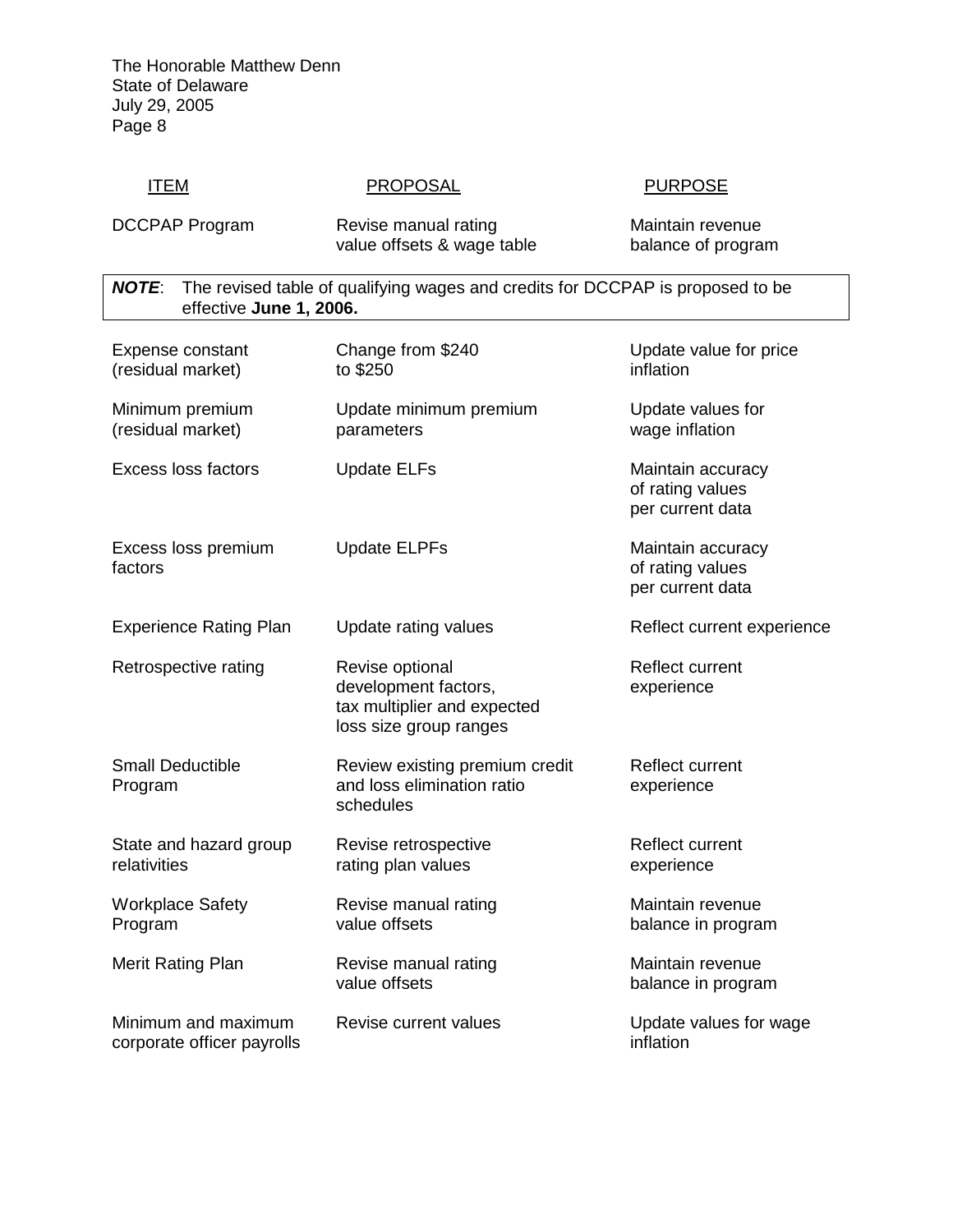ITEM PROPOSAL PROPOSAL PURPOSE

Industrial Accident provisions in rating

Domestic Terrorism, Establish statistical code and Include rating values Earthquake & rating values for referenced for exposures not reflected Catastrophic hazards in historical data. Specify

Values **below** procedures to exclude values **procedures** to exclude future losses arising from named causes from pricing experience.

*NOTE*: The provisions of this filing specific to domestic terrorism, earthquake and catastrophic industrial accidents are proposed to be effective **January 1, 2006.**

## **II: SUPPORTING INFORMATION FOR THE FILING**

Attached exhibits and materials provide technical support for each of the proposals advanced in this filing. For purposes of understanding and in order to highlight some of the more important aspects of the technical analysis that the Bureau has undertaken in the preparation of this filing, the following discussion will address each of the listed topics in turn:

- A: Effects of large losses on experience analysis
- B: Estimation of limited policy year ultimate loss and loss-adjustment expense ratios
- C: Trend provisions for limited loss experience
- D: Determination of the proper permissible loss ratio for proposed residual market rates
- E: Domestic terrorism, earthquake and catastrophic industrial accidents

These subject areas embrace the primary determinants of the proposed changes in residual market rates and voluntary market loss costs.

### **A: EFFECTS OF LARGE LOSSES ON EXPERIENCE ANALYSIS**

Workers compensation benefits include partial wage replacement during periods of inability to work, various forms of permanent disability awards, and payment of costs of medical and rehabilitative services necessary to gain maximum medical improvement from the effects of work-related injuries and illnesses. In concert, these benefits and, in particular, medical benefits can produce extremely large obligations in individual cases. Claims incurring benefits totaling millions of dollars can and do occur. The analysis performed by the Bureau in reviewing prevailing residual market rates and voluntary market loss costs must include reasonable provisions for the potential for such occurrences but attempts to avoid being unduly impacted by the occurrence (or absence) of rare or unusual claims. Historically, the Bureau has considered the extent to which large claims have been present in Delaware experience and has employed various techniques designed to accomplish these stated objectives. The Bureau's prior filings had, on occasion, excluded a specific policy year from the determination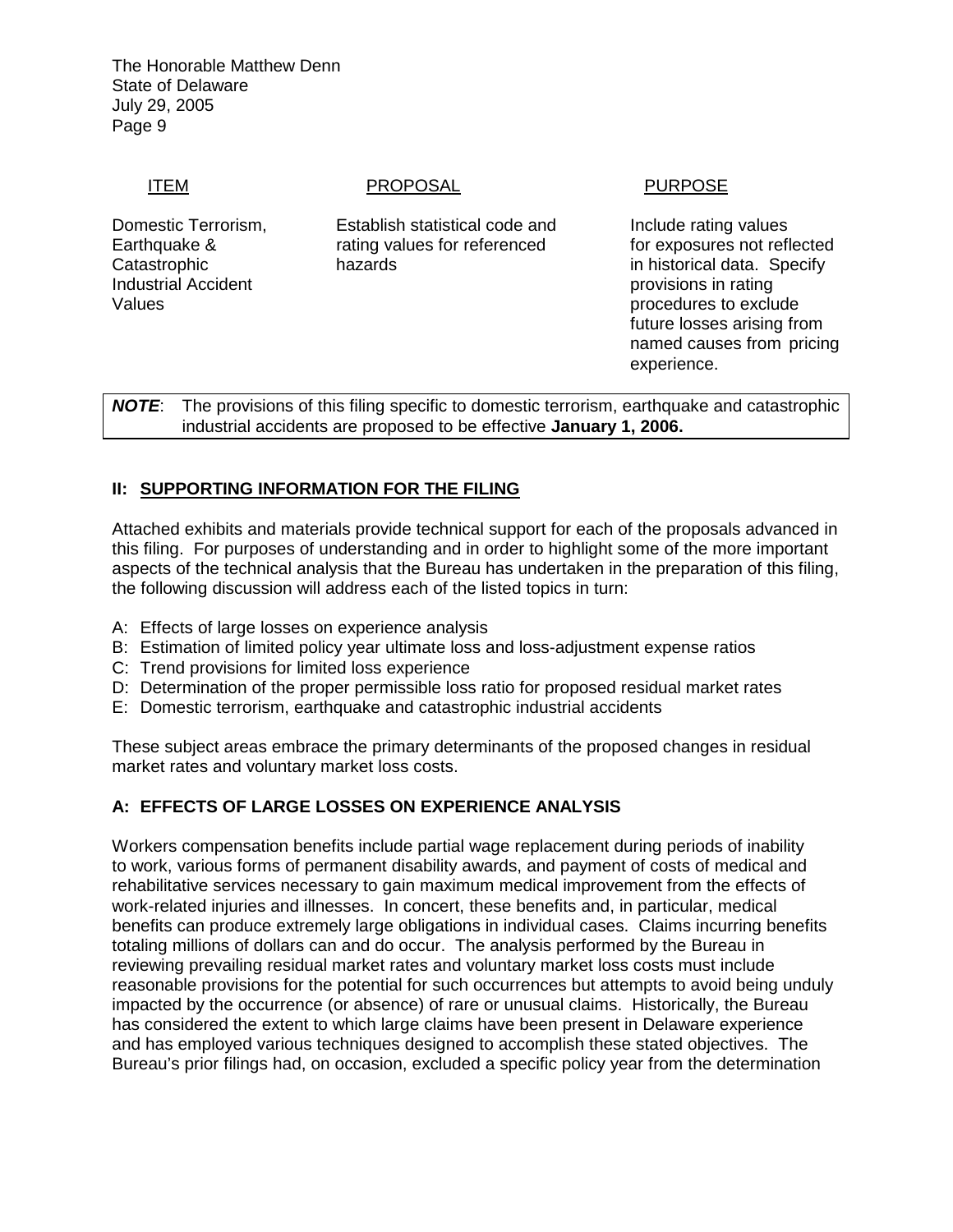of prospective trend factors when the policy year in question contained an unusually large loss, since such a policy year would tend to overstate future trends if it were to be included as a new trend point, and it would subsequently understate those trends if it were included as an old trend point.

In reviewing experience for the December 1, 2004 filing, the Bureau noted several relatively large claims attributable to Policy Year 2002 (the most recent complete policy year of data available for this filing). After careful consideration of available analytical alternatives, the Bureau elected not to simply exclude Policy Year 2002 from its analysis of loss development and/or trend. While the practice of excluding policy years with an unusually large claim(s) can effectively avoid undue impacts resulting from those claims, the Bureau believes that routinely ignoring experience that contains large claims will bias indications toward understating rating value needs.

In preparing the December 1, 2004 filing, the Bureau applied a procedure that performed loss development and trend analyses on a "limited" basis and then accounted for the expectation that claims exceeding the selected limit will occur from time-to-time by adding an excess loss factor to the rate level analysis. The method used as the basis for that filing is outlined briefly below:

- A loss limitation of \$1.5 million was selected for the prospective rating period. This limitation represented approximately one percent of on-level standard earned premium at residual market rates.
- It was determined that the selected loss limitation would be expected to remove some 7.57 percent of losses from Delaware experience.
- A series of loss limitations was selected for Policy Years 2002 through 1983, such that losses were capped at successively lower levels for older policy years, recognizing the impacts of wage and price inflation and potential changes in utilization over time. The loss limitations so selected declined at an annual rate of 6.37 percent. For policy years prior to 1983, a constant loss limitation of \$387,530 was applied.
- Reported paid and case-incurred losses were adjusted as needed to limit underlying loss data to the selected limitations by policy year.
- Loss development analysis was performed using the limited loss data produced above, and the selected loss limitations were imposed on developed losses such that the ultimate loss estimates derived remained consistent with those limitations.
- Trend analysis was accomplished by dividing the observed limited loss ratios into separate components for claim frequency and claim severity, and prospective trends were selected for each component.
- Trended limited loss ratios were adjusted to an unlimited basis by application of an excess loss factor, from which point the rate level analysis could proceed in the usual fashion.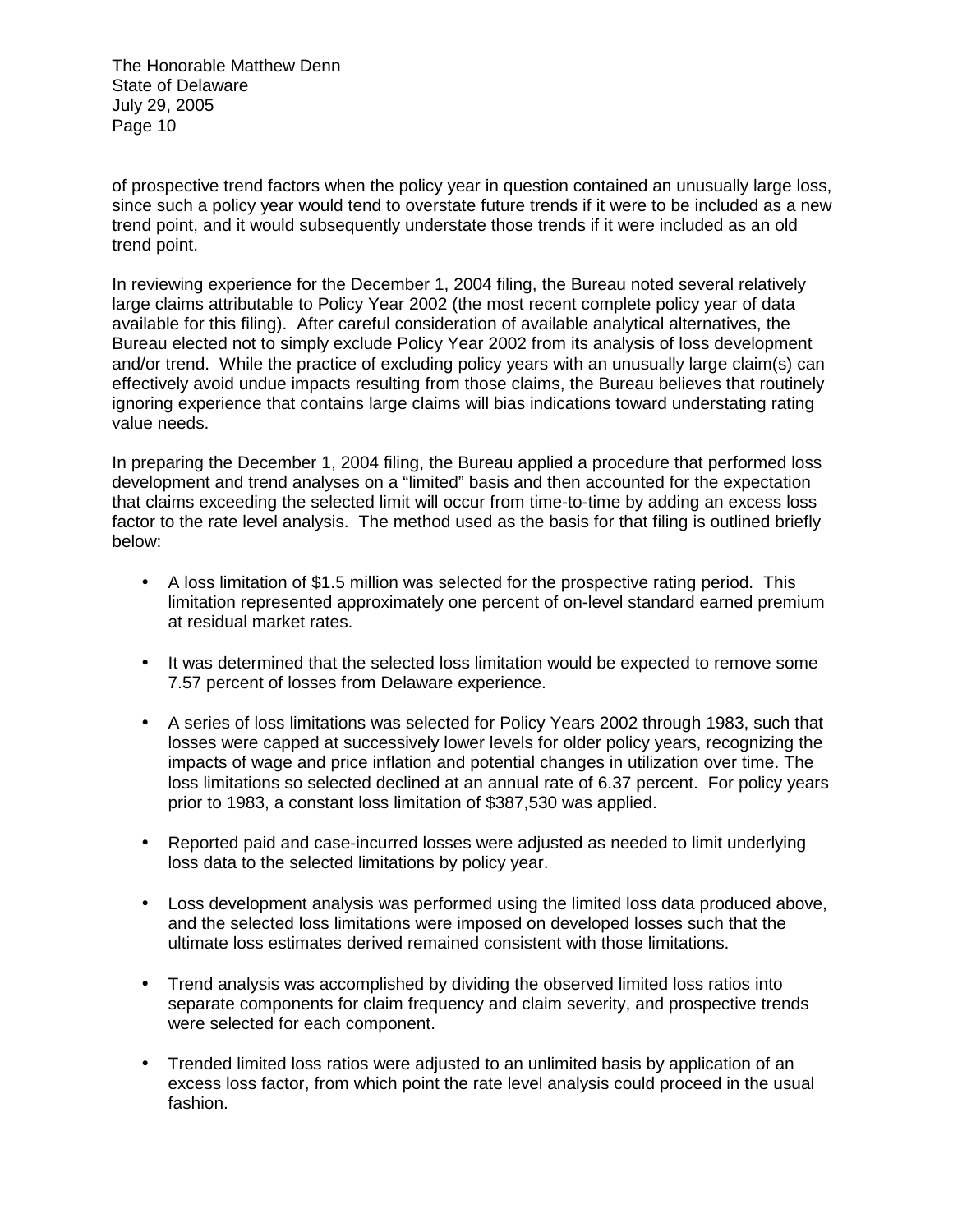The Bureau's purpose in applying a loss limitation in its analysis of the December 1, 2004 filing was to produce a more stable and accurate indication than might be obtained from other analytical approaches. For the benefit of readers interested in the quantitative effects of this selected procedure, the following comparisons are provided.

Had the loss development and trend procedures adopted for purposes of this filing been applied on an unlimited basis, the resulting residual market rate level change indication would have been +32.04 percent instead of +10.22 percent. The reason that the unlimited analysis would have produced a much higher indication is that including large losses in the specific policy years in which they occurred, especially in Policy Years 2002 and 2003, would have given substantially higher trend factors than those obtained from the limited loss approach.

Limiting losses in the course of the filing analysis and accounting separately for expected losses in excess of the effect of the applied limit(s) is a viable means of tempering the potential effects of relatively rare, large claims on rating value change indications. While other methods could also be considered for this purpose, the Bureau believes that its application of a limited loss technique to the current filing is appropriate.

Discussion of the Bureau's estimation of policy year ultimate loss and loss-adjustment expense ratios and trend provisions following below are offered and should be read in the context of the loss limitation procedure outlined above.

### **B: ESTIMATION OF POLICY YEAR ULTIMATE LOSS AND LOSS ADJUSTMENT EXPENSE RATIOS**

Much of the analytical effort required in workers compensation insurance ratemaking is devoted to the evaluation of loss experience from prior periods of time. The following points are important in considering this aspect of workers compensation ratemaking:

- Results of past experience form a vitally important base of knowledge from which prospective estimates pertinent to ratemaking are generally made.
- Because workers compensation losses may be paid out over an extended period of time after the occurrence of an accident and the filing of a claim, results of recent periods of experience must themselves be estimated before ratemaking analysis based on those prior periods of time may proceed.

The Bureau has considered the matter of estimating ultimate policy year loss and lossadjustment expense ratios at length in the preparation of this filing. Various actuarial methods were tested prior to the final selection of estimates used in support of this filing. In evaluating results of these methods, information gleaned from the Bureau's Unit Statistical Plan data was also taken into account.

In estimating ultimate policy year loss ratios for indemnity benefits, the paid loss development and case-incurred loss development methods gave similar results for most policy years. For older policy years, the case-incurred loss development method tended to produce nominally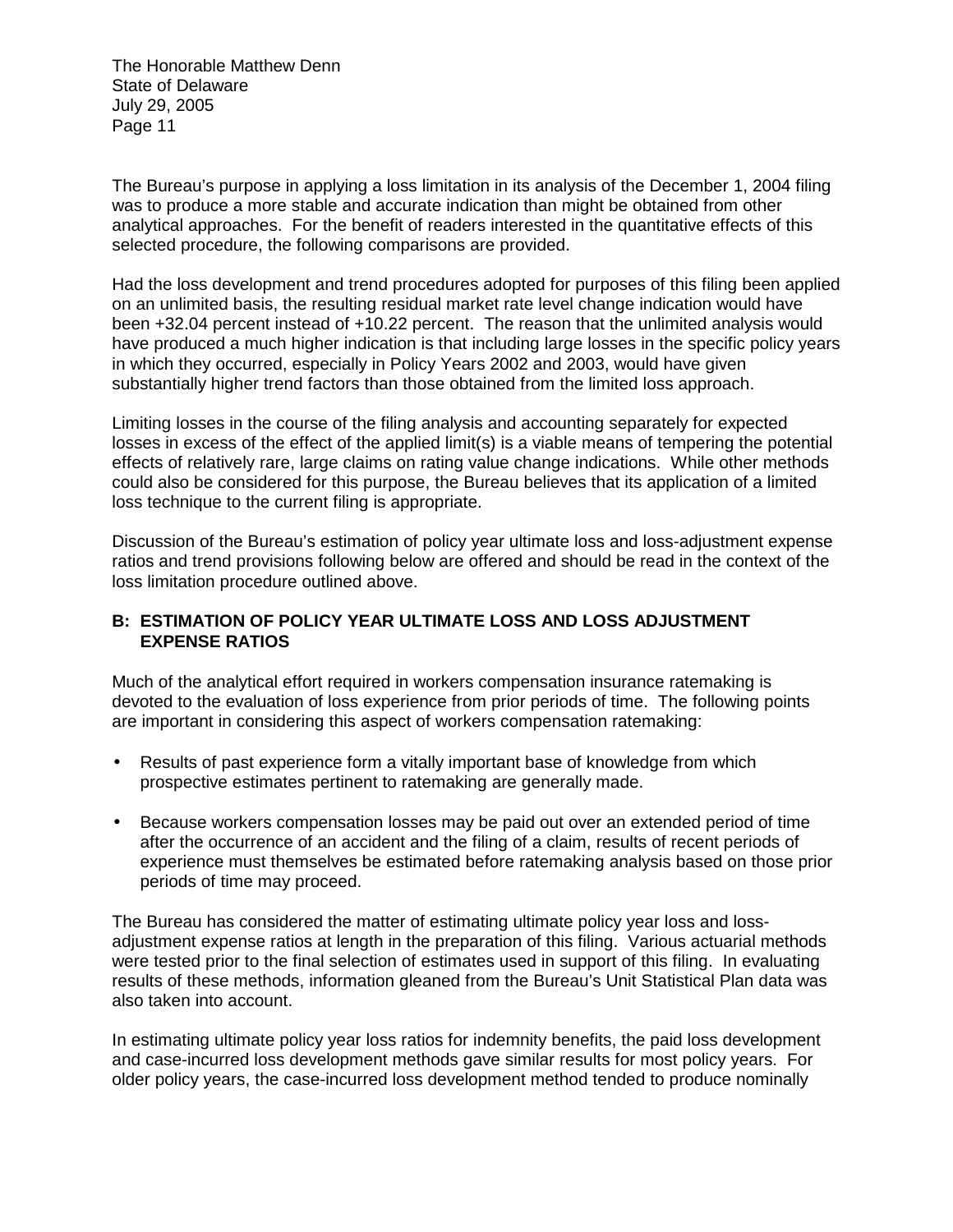lower results than did the paid loss development method. For Policy Years 1999 and later, the case-incurred loss development method generally produced somewhat higher results than did the paid loss development method, and the differences between the methods became more significant for the newest policy years.

Review of Unit Statistical Plan data revealed that claim closure rates had declined noticeably at early evaluation points for several of the most recent three available policy years, particularly Policy Years 1999, 2000 and 2001. It is possible that in such circumstances the paid loss development method might be expected to understate ultimate loss estimates to a more substantial and persistent extent than might the case-incurred loss development method. This tendency would be consistent with the observed shift in relative estimates between these two approaches.

With the benefit of extensive staff review and discussion by both the Actuarial and Classification and Rating Committees, the Bureau has based estimates of ultimate indemnity losses in the filing on the average of separate applications of two different loss development approaches. The first of the methods included in the average estimates incorporated in this filing is the caseincurred loss development method. The second method applies paid-loss development over as long a development period as is available from the Bureau's data and then converts to a caseincurred loss development method for the remaining development to an ultimate basis.

This filing's indemnity loss development methodology was specifically considered during the Department of Insurance's review of the Bureau's 2001 residual market rate and voluntary market loss cost filing and was used as the basis for the Bureau's 2002, 2003 and 2004 filings.

Estimated ultimate medical losses were substantially more sensitive to the choice of loss development method than was the case for indemnity losses. Notable differences arose for each of the most recent 11 policy years, and the magnitude of the differences tended to become larger as the policy years progressed from oldest to newest. The case-incurred loss development method tended to give higher answers for medical benefits than did the paid-loss development method. Further, and especially for case-incurred loss development estimates of ultimate medical losses, estimates derived in this filing were noticeably higher than those prepared in support of the December 1, 2004 filing. After adjusting for the effects of the December 1, 2004 rate change, the case-incurred loss development method's estimates of ultimate medical losses in this analysis were higher than those contained in the December 1, 2004 filing for every policy year since 1988, and the differences became quite large for policy years after 1996.

The upward movement of ultimate loss estimates observed above is problematic in preparing a proposal like this filing. If the recent shifts in development patterns that are precipitating those changes prove temporary and are largely reversed in subsequent periods, then the Bureau's use of long-term averages for age-to-age development factors and other smoothing techniques will have substantially (and appropriately) mitigated the impact of those fluctuations on overall rating value indications. However, if the recent loss development experience persists, several additional future filings will each, in turn, see additional upward development in these estimates, and, all else being equal, those filings will see additional increase components attributable to this phenomenon. In a worse case, where the upward movement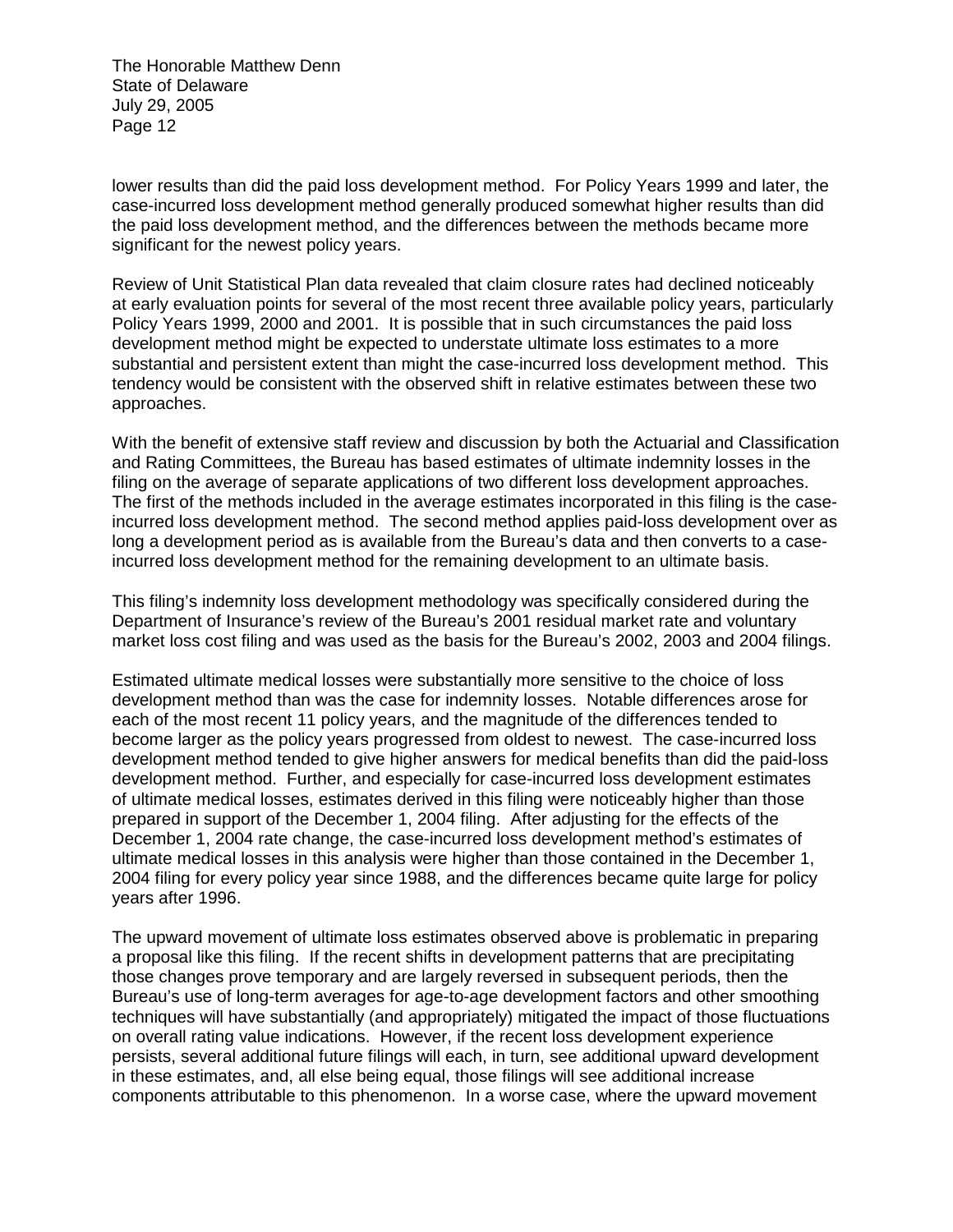of age-to-age factors like that observed in recent experience continues beyond Calendar Year 2004, then the horizon over which such adverse development would be observed could become very protracted. In either of the later two circumstances, the rating value indications embodied in this filing could prove to be materially inadequate.

Given the uncertainty and volatility that could accompany an attempt to respond more fully to recent loss development experience and/or to project future changes of this nature, the Bureau has elected to retain its loss development methodologies from previous filings for purposes of this proposal. Based on similar considerations and discussions as those underlying selection of a methodology for indemnity loss, the Bureau has based estimates of ultimate medical losses in the filing on the same approach as was described above for indemnity losses.

In applying its loss development methods, the Bureau has used the following procedures to smooth fluctuations arising due to the limited volume of data available for the analysis:

- Use of four-year average loss development factors
- Smoothing of loss development factors using various mathematical models and curves fitted through the observed multi-year averages
- Using trend procedures which rely on multi-year averages rather than individual year ultimate loss and loss-adjustment expense ratios

A comparison of results of loss development methods tested in preparation of the filing may be seen on the enclosed Exhibit 2, Page 2.6 for indemnity loss and Page 2.19 of the same exhibit for medical loss.

## **C: TREND PROVISIONS**

Historical data available for ratemaking relates to prior periods of time ending some time before the preparation of a filing. Often the available historical data will exhibit a propensity to change in some general fashion over time. Each Bureau filing applies to a prospective period of time beginning well after the end of the available historical data. Thus, it is necessary to account for any anticipated continuation of (or deviation from) observed historical tendencies for loss ratios to change over time during the period between the end of the available data and the policy period to which the proposed rates will apply. This accounting is accomplished using various forms of "trend" analysis.

In support of its December 1, 2002, December 1, 2003 and December 1, 2004 filings, the Bureau adopted a trend approach that separated policy year loss ratio trends into "severity" and "frequency" components. As this alternative approach provides greater detail about significant features of Delaware workers compensation experience and allows more informed and specific judgments about probable future experience, the Bureau has also applied this approach to the preparation of this filing. The procedure used and results thus obtained are described further below.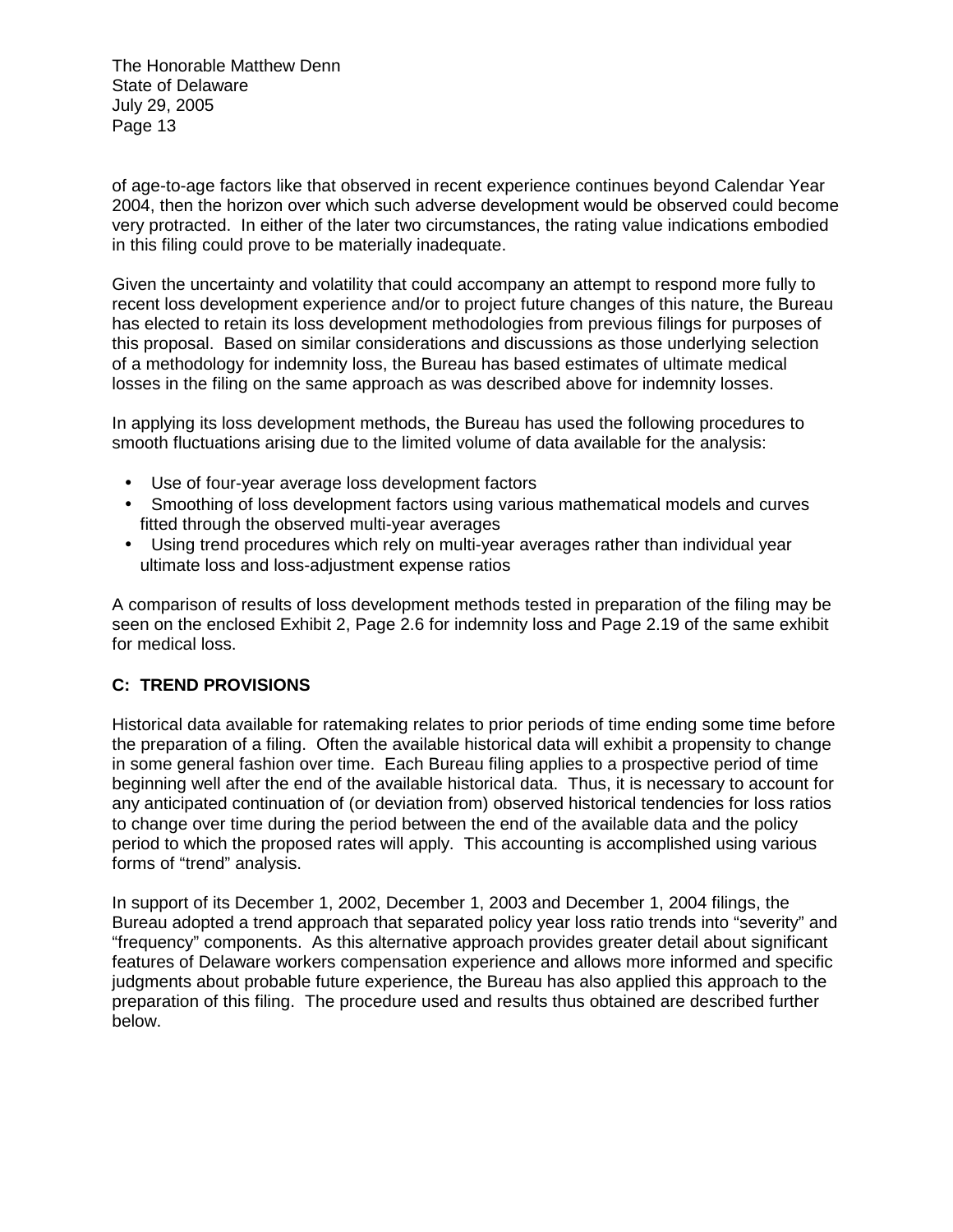Policy year loss ratios were adjusted to a series of "severity ratios" by removing the effects of actual observed changes year-to-year in the frequency of indemnity claims per unit of expected loss at a constant Bureau rate level. The series of severity ratios thus obtained are representative of the policy year loss ratios that would apply absent any change in underlying claim frequency and, thus, may be thought of as a series of indices of claim severity.

The Bureau applied linear and exponential trend models to the policy year severity ratios produced by the loss development methods referred to previously. Indemnity and medical ratios were treated separately, and for each method the linear and exponential models were applied to all possible numbers of policy years from four through ten.

A variety of techniques were employed to evaluate the reasonableness of results of each trend calculation. Statistical goodness-of-fit tests were applied, residual differences between predicted and actual data points were computed, and graphic depictions of selected series of severity ratios were prepared and reviewed.

For indemnity benefits, a review of alternative trend model indications, including graphic presentations of indemnity loss and severity ratios over the past several years for selected models, supports the selection of an exponential trend model applied to the most recent available six policy year severity ratios. This selected model produces an indicated annual trend for indemnity severity ratios of +6.6 percent.

Since future loss ratios will be the combined result of changes in claim severity and claim frequency, the Bureau also considered the most appropriate method to trend claim frequency for this filing. Applying the same trend model and time period as was used to derive indemnity severity ratio trends produced an annual claim frequency trend of –6.0 percent.

Indemnity loss ratios for this filing were then trended to the midpoint of the prospective rating value period by applying the measured annual rate of change in claim severity to each of the most recent four policy year severity ratios, adjusting those separate estimates of trended severity ratios for observed actual changes in claim frequency through Policy Year 2003, and then applying a prospective claim frequency trend of –6.0 percent per year forward to the midpoint of the prospective rating value period. The filing is based on the average trended policy year indemnity loss and loss-adjustment expense ratio thus obtained, effectively the average trended indication for the most recent four policy years in combination.

For medical benefits, the same kind of analysis was applied. Policy year loss and lossadjustment expense ratios were adjusted by removing actual observed changes in claim frequency, producing a series of policy year severity ratio indices. Various trend models were applied to that time series over varying periods of time, and a trend model using an exponential model applied over the most recent available seven policy years was selected. This approach gave an indicated medical severity trend of +8.2 percent per year. Medical loss ratios for this filing were then trended to the midpoint of the prospective rating value period by applying the measured annual rate of change in claim severity to each of the most recent four policy year severity ratios, adjusting those separate estimates of trended severity ratios for observed actual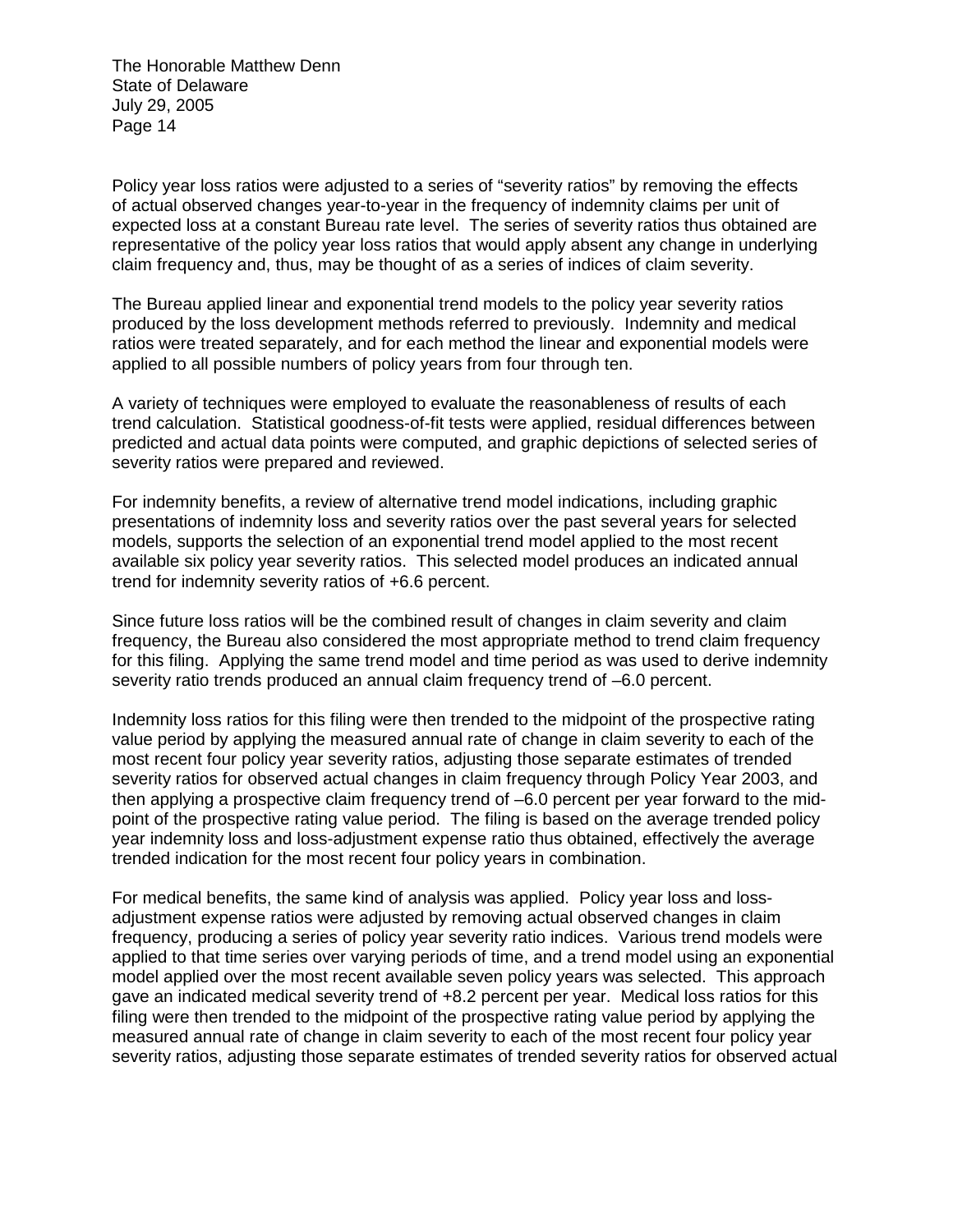changes in claim frequency through Policy Year 2003, and then applying a prospective claim frequency trend of –6.0 percent per year forward to the mid-point of the prospective rating value period. The filing is based on the average trended policy year medical loss and loss-adjustment expense ratio thus obtained, effectively the average trended indication for the most recent four policy years in combination.

## **D: DETERMINATION OF PROPER PERMISSIBLE LOSS RATIO FOR PROPOSED PLAN RATES**

The use of methodologies that explicitly recognize investment income in concert with anticipated cash flows, benefit costs and expense needs in preparing workers compensation rate filings is well established. The precise manner in which these methods may be applied in the preparation of such filings, however, differs from jurisdiction-to-jurisdiction. The Bureau's approach in previous filings has been to use such methods to directly compute a permissible loss and loss-adjustment expense ratio consistent with an independently-established target rate-of-return. This approach has previously been approved by the Department of Insurance and has been retained for the development of this filing as well.

The prospective determination of an appropriate overall rate-of-return, which workers compensation insurers should be entitled to earn given the risk they assume in underwriting this line-of-business, is accomplished by a variety of economic analyses which are generally based on expected returns of businesses subject to risk levels comparable to that of underwriting workers compensation insurance. These methodologies next proceed by establishing a set of cash flows representing the various transactions related to the underwriting of workers compensation insurance. These cash flows include the expected patterns for the receipt of premiums, payment of losses and expenses, use of tax credits and/or payment of tax obligations, and maintenance of surplus funds in support of the business. Expense needs to which the expense cash flows will apply are determined based on historical experience.

Estimates of the probable investment results that an insurer underwriting workers compensation insurance may expect to achieve were made by reviewing existing insurer investment portfolios and prevailing investment returns on various forms of investments held therein. Applying these estimates to the cash flows previously established allows an explicit presentation of the effects of investment income throughout the life of a book of workers compensation policies and an estimated accounting of the value of that income to the insurer.

Based on the set of cash flows determined to apply to prospective policies and the estimated parameters of investment yields, federal tax laws, etc., these methods model all expected cash flows over the entire period during which payments attributable to a given policy period are expected to continue. For any given loss provision in rates, the present value of these cash flows can then be consolidated and compared to the target rate-of-return. The loss provision accomplishing a balance between the expected and target rates-of-return then becomes the basis for the permissible loss ratio. Within the concept of the Internal Rate of Return (IRR) Model used by the Bureau, the loss provision includes provision for amounts generally related to losses such as loss-adjustment expense and loss-based assessments.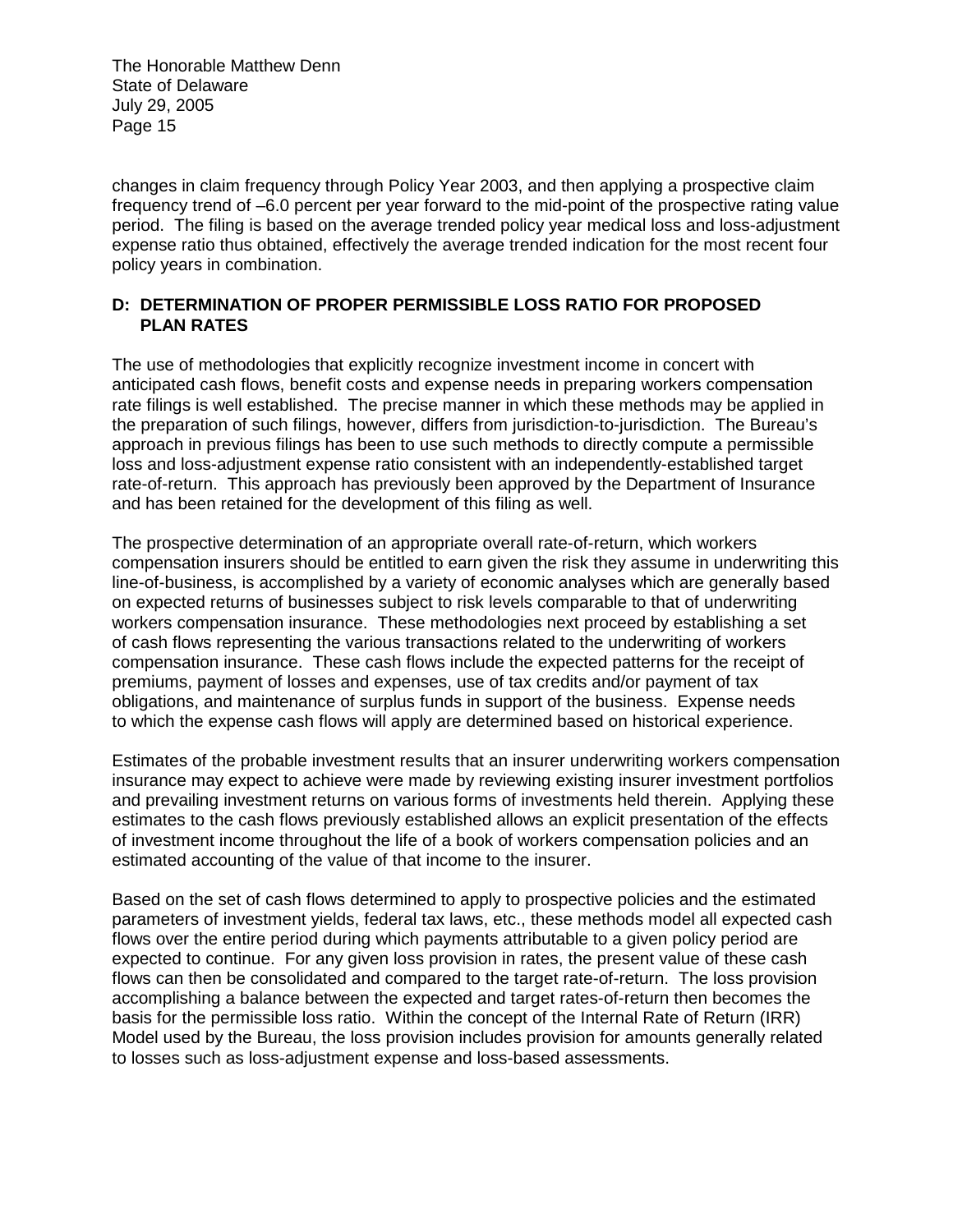The recognition of investment income in this analysis allows for a lower profit provision from underwriting than would otherwise be possible. This filing proposes an underwriting "profit" provision of –3.84 percent, i.e., an underwriting loss of almost four percent. This proposed underwriting loss is smaller than the underwriting loss contemplated in current residual market rates (-5.96 percent) and very close to the counterpart provision from the December 1, 2003 filing (-3.57 percent).

For this filing, the Bureau has retained an independent economic consultant to perform the above-described analyses. Results of this work are presented in complete detail in attachments to this filing letter but are also summarized for ease of reference below:

### INTERNAL RATE OF RETURN MODEL INPUTS & RESULTS December 1, 2005 Residual Market Rate Filing

| (1) Target Rate of Return                | +10.28%   |
|------------------------------------------|-----------|
| (2) Indicated Expense Provisions         |           |
| (a) Commissions                          | $+7.50%$  |
| (b) Other Acquisition                    | $+2.42%$  |
| (c) General                              | $+3.00%$  |
| (d) Premium Discount                     | $+10.81%$ |
| (e) State Premium Tax                    | $+2.00%$  |
| (f) Uncollectible Premium                | $+1.00%$  |
| (g) Other State Taxes                    | $+0.32%$  |
| (h) Workers Compensation Fund Assessment | $+2.00%$  |
| (3) Investment Income                    |           |
| (a) Pre-Tax Return on Assets Net of      |           |
| <b>Investment Expenses</b>               | $+5.40%$  |
| (b) Post-Tax Return on Assets Net of     |           |
| <b>Investment Expenses</b>               | $+4.13%$  |
| (4) Profit & Contingencies               | $-3.84%$  |
| (5) Permissible Loss Ratio               | +74.79%*  |

 \*74.49% includes loss (64.65%), loss-adjustment expense (7.64%) and loss-based assessment (2.50%)

### **E: Domestic Terrorism, Earthquake and Catastrophic Industrial Accidents**

Effective April 1, 2003 the Bureau implemented a statistical code (9740) and rating values (\$0.03 per \$100 of payroll for residual market rates and \$0.02 per \$100 of payroll for voluntary market loss costs) applicable to certified terrorism losses under the Terrorism Risk Insurance Act of 2002 (TRIA).

September 11, 2001 precipitated huge losses for the property casualty insurance industry and raised awareness of the potential for other catastrophic events from a variety of causes. While the rating values established effective April 1, 2003 addressed carrier exposures to acts of terrorism certified under provisions of TRIA, other notable exposures remain present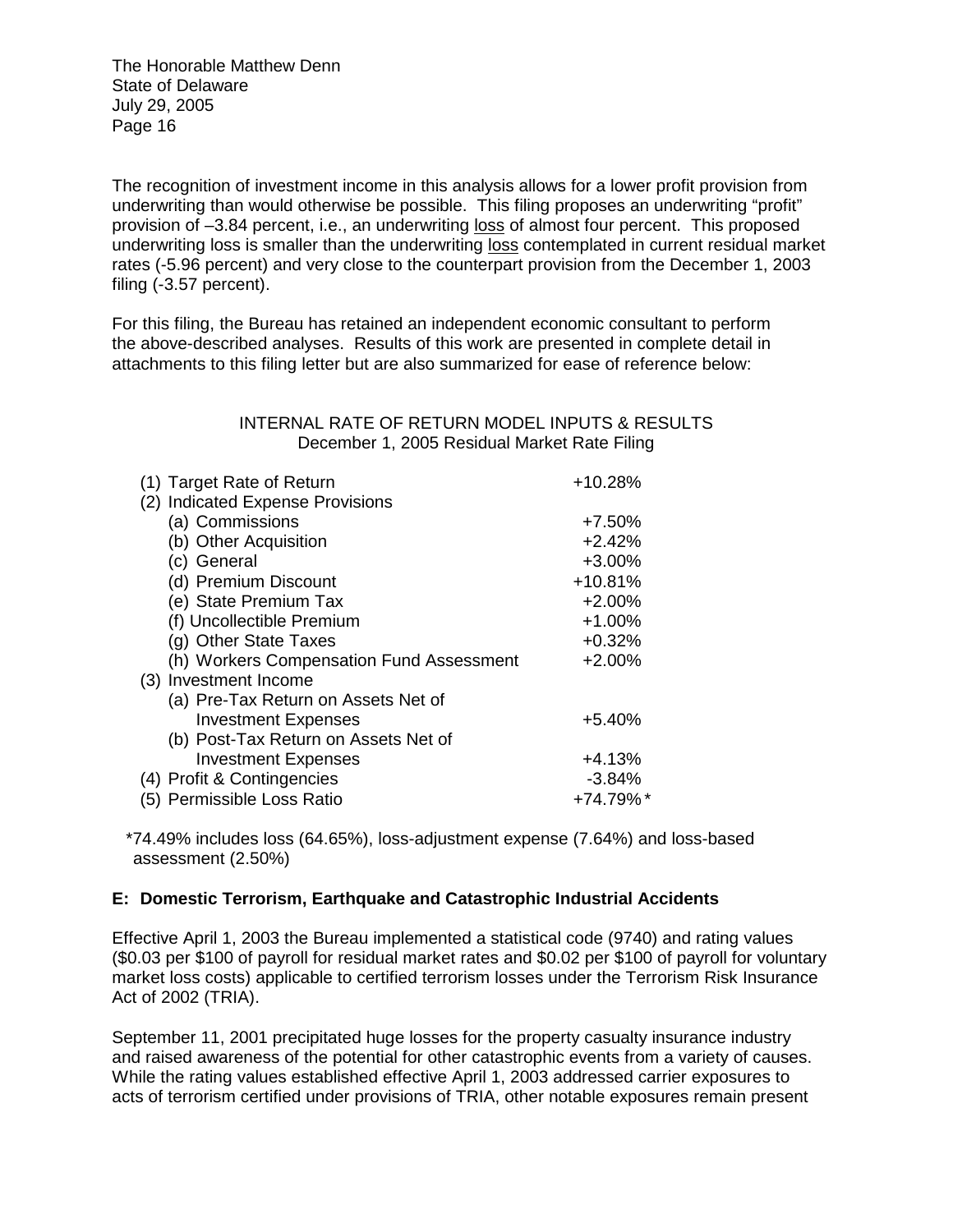as potential causes of large workers compensation losses without supporting provisions in benchmark rating values or special pricing programs. Among these remaining gaps in rating values are terrorist acts precipitated by domestic groups and/or individuals (excluded from provisions of TRIA), earthquakes and catastrophic industrial accidents.

Subsequent to September 11, 2001, the National Council on Compensation Insurance, Inc. (NCCI) had performed and/or commissioned an extensive analysis of terrorism risk as related to workers compensation insurance. Portions of that work became the basis for rating values filed in NCCI states and elsewhere to provide appropriate premium for carrier exposures to certified terrorism losses under TRIA. In fact, the Bureau derived its own rating values effective April 1, 2003 in part by reference to that body of work.

More recently, NCCI has applied similar analytical work to the exposures presented by earthquakes and catastrophic industrial accidents in an attempt to derive appropriate rating values associated with those risks. While clearly covered under the standard workers compensation policy, these perils each present very low loss frequency and extremely high loss potential that render standard pricing techniques unable to capture and appropriately maintain rating values responsive to them. Combining results of their work with the component part of terrorism losses that NCCI had previously modeled but that fall outside provisions of TRIA (essentially terrorism events cause by domestic as opposed to foreign interests), NCCI prepared Item Filing No. B-1393, Miscellaneous Values for Domestic Terrorism, Earthquakes, and Catastrophic Industrial Accidents, to address these causes of loss.

The Bureau has reviewed Item Filing No. B-1393 and has adapted portions of that filing for application to Delaware. This filing proposes to implement a new statistical code, 9741, to apply to losses caused by domestic terrorism, earthquake and catastrophic industrial accidents. Losses contemplated will be attributable to the named causes and produce \$50 million or more in insured losses in any single event. The proposed residual market rate and voluntary market loss cost proposed for such purposes are each \$0.01 per \$100 of payroll. These rating values are proposed to become effective December 1, 2005 on a new and renewal basis, concurrent with the effective date of other rating value changes proposed herein.

In conformance with provisions of Forms and Rates Bulletin No. 1 as amended April 15, 1992, two copies of the cover letter of this filing are provided with each set of supporting materials. The cover letter identifies the line of insurance (workers compensation), the effective date of the filing (generally December 1, 2005 with selected portions effective January 1, 2006 and June 1, 2006) and the name and telephone number of the person to be contacted by the Department of Insurance in regard to the filing (Timothy L. Wisecarver, (302) 654-1435). An interrogatory in the format provided with the referenced forms and rates bulletin has been completed and is included herewith.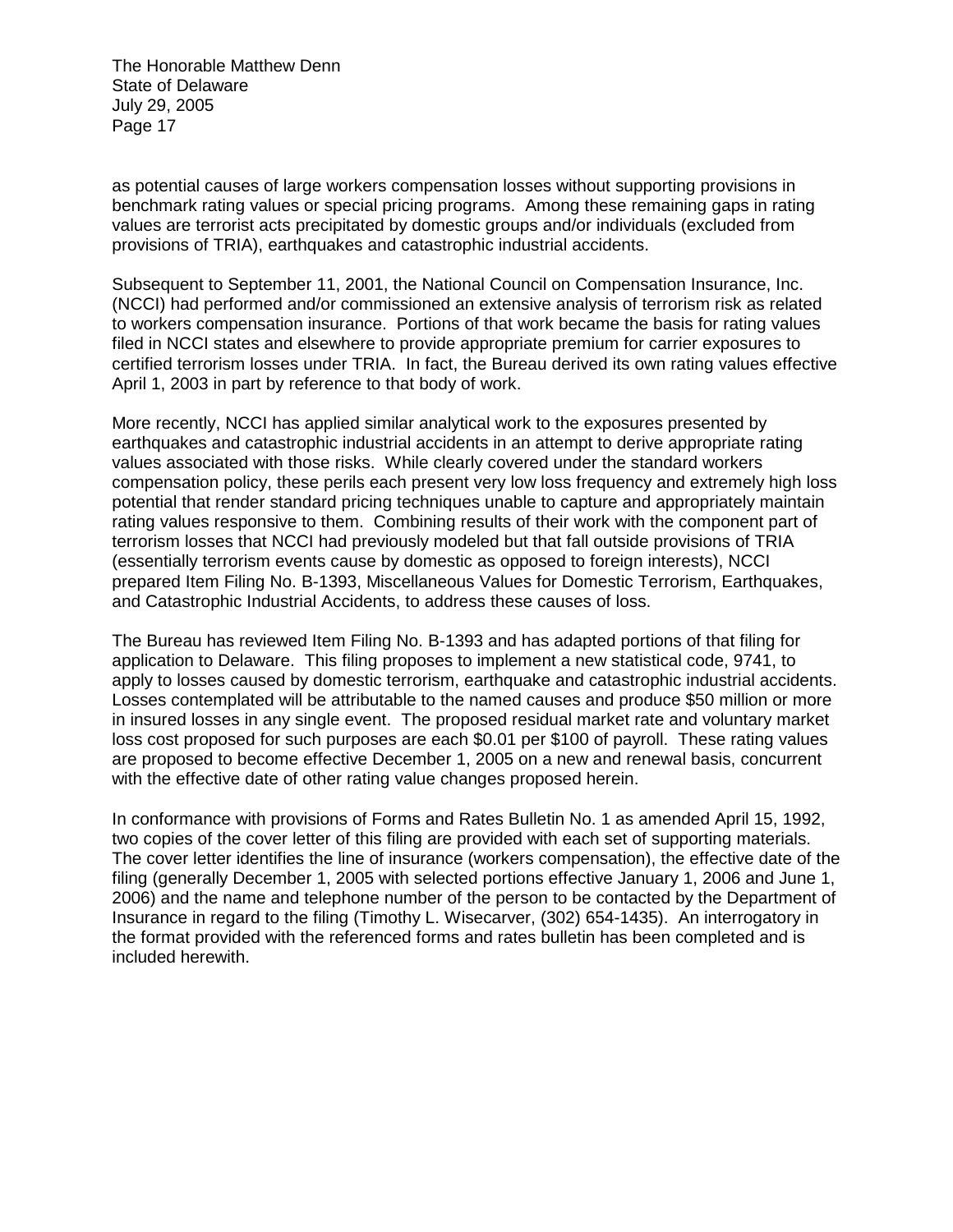In addition, the following materials accompany this filing letter and present supplementary rating information and supporting information pertinent to the proposals advanced in this filing.

- 1. Record of Meeting Actuarial and Classification & Rating Committees, July 26, 2005 *Note that these minutes are in the process of being reviewed and approved by the two committees and accepted by the Governing Board. If there are any changes resulting from this process, a revised final copy will be promptly forwarded to the Department of Insurance.*
- 2. Summary of material for modification of experience (Brown Book)
- 3. Trends in Experience Questionnaire for Leading Carrier Groups
- 4. The following exhibits taken from the Actuarial and Classification & Rating Committees' July 26, 2005 meeting agenda package or prepared or modified in consideration of discussions at that meeting:

| <b>Exhibit</b> | $\overline{1}$ | <b>Limited Losses</b>     | Table I - Summary of Financial Call Data                |
|----------------|----------------|---------------------------|---------------------------------------------------------|
| Exhibit 1a     |                |                           | <b>Excess Loss Ratios and Loss Limitations</b>          |
| Exhibit 1b     |                |                           | Table I Reported Losses in Excess of Loss Limitations   |
| Exhibit        | $\overline{2}$ | <b>Limited Losses</b>     | Paid and Incurred Loss Development and Trend            |
|                |                | Exhibit 2a Limited Losses | Graphs of Selected Loss Development Projections         |
|                |                | Exhibit 2b Limited Losses | Comparisons of 2004 and 2005 Filing Estimates of        |
|                |                |                           | <b>Ultimate Loss</b>                                    |
| Exhibit        | 3              |                           | Measures of Goodness-of-Fit in Trend Calculations Using |
|                |                |                           | <b>Severity Ratios</b>                                  |
| Exhibit        | 5              |                           | Graphs of Ultimate and Trended Experience Components    |
| Exhibit        | 6              | <b>Limited Losses</b>     | Retrospective Test of Trend Projections Using Severity  |
|                |                |                           | Ratios                                                  |
| Exhibit 7      |                |                           | Closure Rates, Payout Ratios and Average Claim Costs    |
| Exhibit        | 8              |                           | <b>Expense Study</b>                                    |
| Exhibit        | 9              |                           | Internal Rate of Return Model                           |
| Exhibit 10     |                |                           | Effect of 7/1/06 Benefit Change                         |
| Exhibit 11     |                |                           | <b>Expense Loading</b>                                  |
| Exhibit 12     |                |                           | Indicated Change in Residual Market Rates and Voluntary |
|                |                |                           | <b>Market Loss Costs</b>                                |
| Exhibit 13     |                |                           | <b>Experience Rating Plan Performance</b>               |
| Exhibit 14     |                |                           | Delaware Construction Classification Premium Adjustment |
|                |                |                           | Program                                                 |
| Exhibit 15     |                |                           | Rate and Loss Cost Formulae                             |
| Exhibit 16     |                |                           | Small Deductible Program                                |
| Exhibit 17a    |                |                           | <b>Excess Loss Pure Premium Factors</b>                 |
| Exhibit 17b    |                |                           | Excess Loss Pure Premium Factors with Adjustment for    |
|                |                |                           | ALAE                                                    |
| Exhibit 17c    |                |                           | <b>Excess Loss Premium Factors</b>                      |
| Exhibit 17d    |                |                           | Excess Loss Premium Factors with Adjustment for         |
|                |                |                           | <b>ALAE</b>                                             |
| Exhibit 18     |                |                           | State & Hazard Group Relativities                       |
|                |                |                           |                                                         |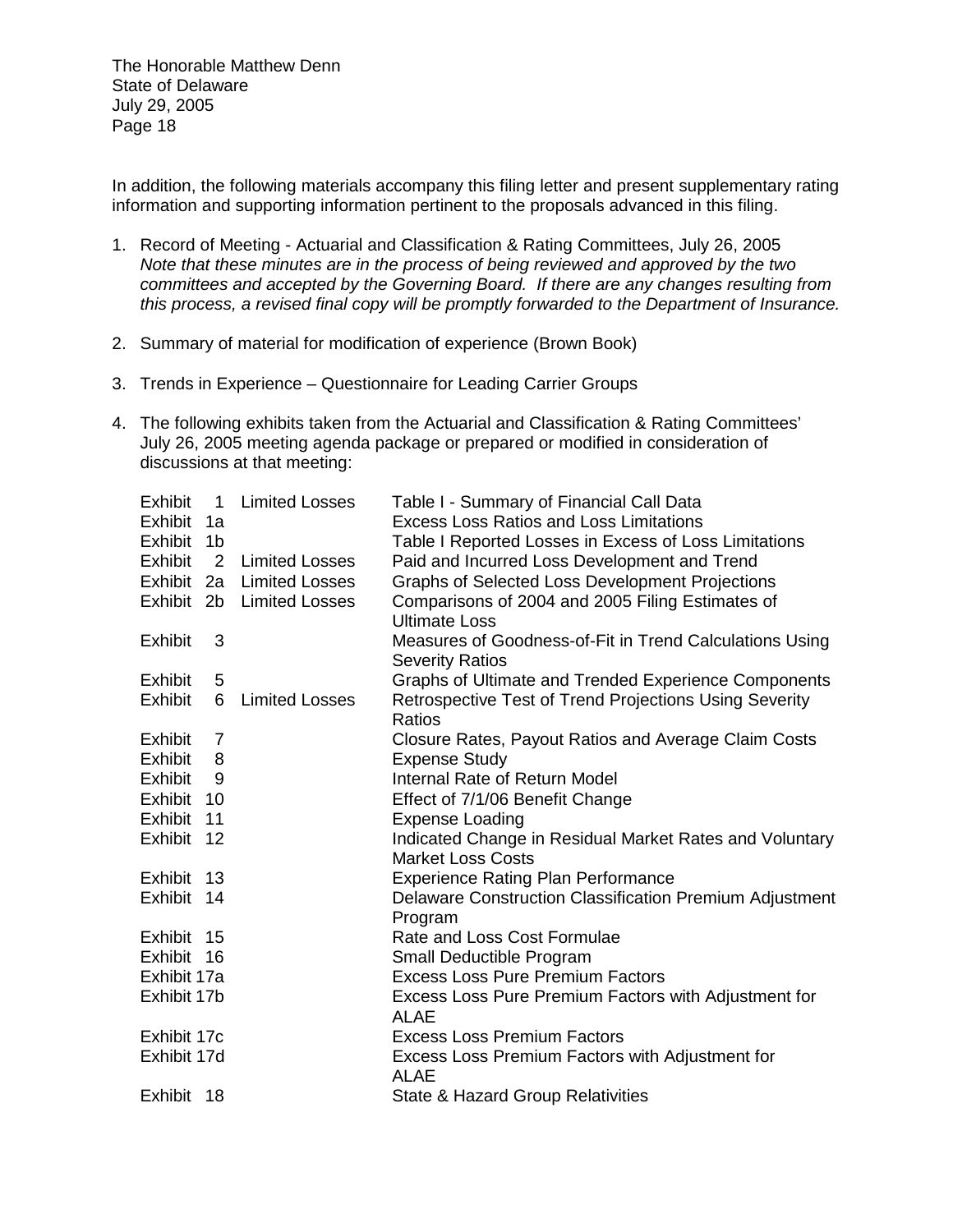| Exhibit 19     |                             | Delaware Insurance Plan                                 |
|----------------|-----------------------------|---------------------------------------------------------|
| Exhibit 20     |                             | Review of Experience Rating Plan Parameters             |
| Exhibit 21     |                             | Table B                                                 |
| Exhibit 22a    |                             | Table II - Unit Statistical Data                        |
| Exhibit 22b    |                             | <b>Table III - Unit Statistical Data</b>                |
| Exhibit 22c    |                             | Table IV - Unit Statistical Data                        |
| Exhibit 23     |                             | <b>Claim Frequencies</b>                                |
| Exhibit 24     |                             | <b>Retrospective Development Factors</b>                |
| Exhibit 25     |                             | <b>Tax Multiplier</b>                                   |
| Exhibit 26     |                             | Summary of Indicated and Proposed Residual              |
|                |                             | <b>Market Rates</b>                                     |
| Exhibit 27     |                             | Manual Rates, Loss Costs and Expected Loss Rates        |
| Exhibit 28     |                             | <b>Index to Classification Exhibits</b>                 |
|                |                             | <b>Class Book</b>                                       |
| Exhibit 29     |                             | Delaware Workplace Safety Program &                     |
|                |                             | Merit Rating Program                                    |
| Exhibit 30     |                             | Distribution of Residual Market Rate Changes            |
| Exhibit 31a    |                             | Summary of Indicated and Proposed Residual              |
|                |                             | Market Rates by Class Code                              |
| Exhibit 31b    |                             | Summary of Indicated and Proposed Residual Market       |
|                |                             | Rates by Percentage Change                              |
| Exhibit 32     |                             | <b>NCCI Filing Memorandum R-1388</b>                    |
|                | Exhibit 1 Unlimited Losses  | Table I - Summary of Financial Call Data                |
| Exhibit        | 2 Unlimited Losses          | Paid and Incurred Loss Development and Trend            |
|                | Exhibit 2a Unlimited Losses | Graphs of Selected Loss Development Projections         |
|                | Exhibit 2b Unlimited Losses | Comparison of 2004 and 2005 Filing Estimates of         |
|                |                             | <b>Ultimate Loss</b>                                    |
| Exhibit        | 3 Unlimited Losses          | Measures of Goodness of Fit in Trend Calculations Using |
|                |                             | <b>Severity Ratios</b>                                  |
| <b>Exhibit</b> | 6 Unlimited Losses          | Retrospective Test of Trend Projections for             |
|                |                             | <b>Severity Ratios</b>                                  |

DCRB Staff Memorandum of June 6, 2005: Delaware Construction Classification Premium Adjustment Program Housekeeping Revision

DCRB Staff Memorandum of June 13, 2005: Partners, Officers and Others Exclusion Endorsement – WC 00 03 08; Sole Proprietors, Partners, Officers and Others Coverage Endorsement – WC 00 03 10; Mid-term Application

 DCRB Staff Memorandum of June 15, 2005: Corporate Officer Weekly Minimum and Maximum Payrolls to be Audited in Delaware and Weekly Minimum and Maximum Payrolls for Sole Proprietors or Partners

DCRB Staff Memorandum of July 20, 2005: Domestic Terrorism, Earthquake and Catastrophic Industrial Accidents

 NCCI Item Filing No. B-1393, Miscellaneous Values for Domestic Terrorism, Earthquakes, and Catastrophic Industrial Accidents

 Proposed Revisions – Delaware Basic Manual – Domestic Terrorism, Earthquake and Catastrophic Industrial Accidents

Proposed Revisions – Delaware Statistical Plan Manual